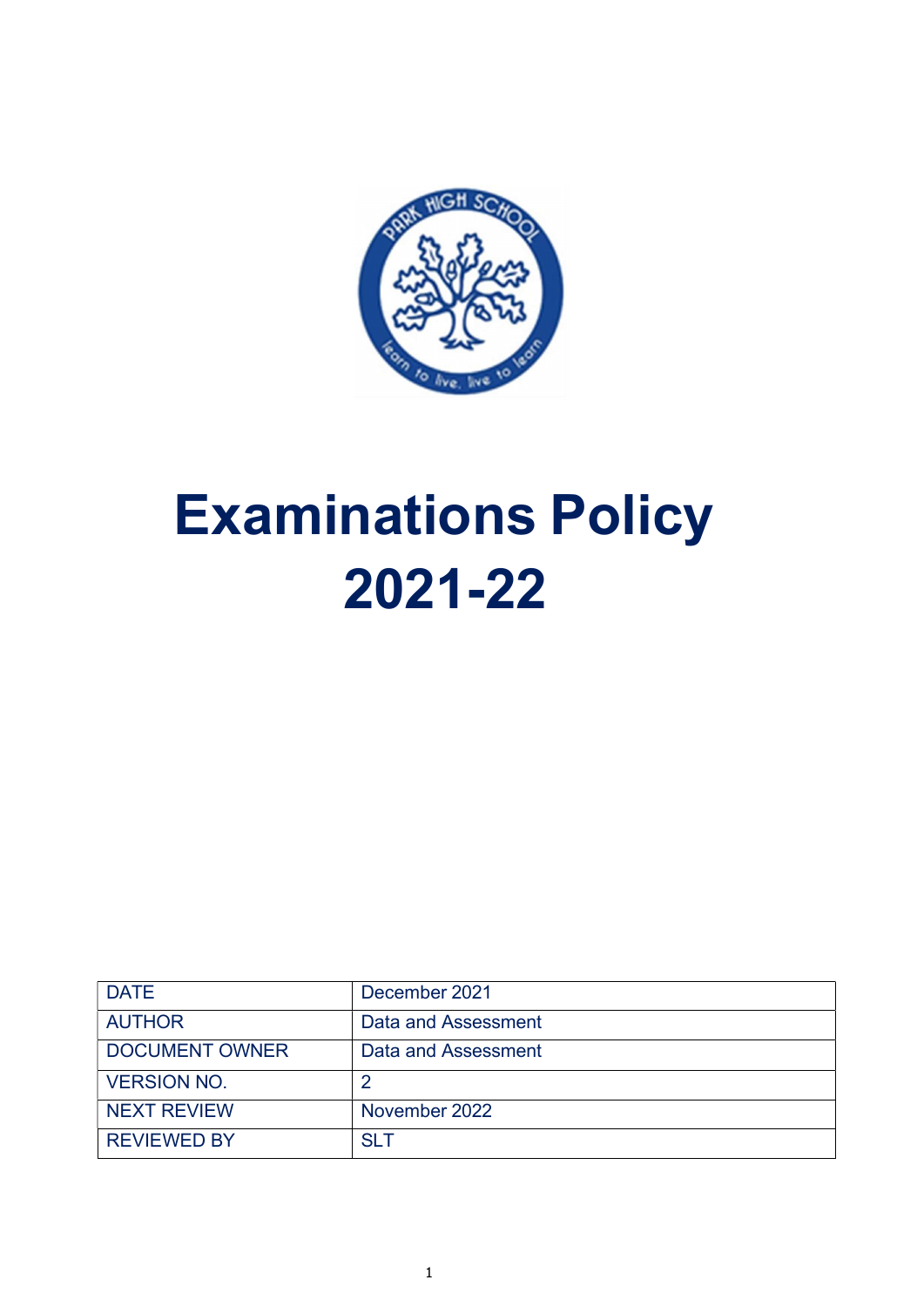# Key staff involved in the examinations policy

| <b>Role</b>                                          | Name(s)                                                                                                   |
|------------------------------------------------------|-----------------------------------------------------------------------------------------------------------|
| Head of centre                                       | <b>Colette O'Dwyer</b>                                                                                    |
| Examinations officer line manager<br>(Senior leader) | Gaye Kassir & Beena Hirani                                                                                |
| <b>Examinations officer</b>                          | <b>Zaynah Ali</b>                                                                                         |
| ALS lead/SENCo                                       | Sarah Kay & Gaye Kassir                                                                                   |
| Senior leader(s)                                     | Neil Darby, Karen Wilkinson, Louise Cramp, Mike Whittaker,<br>Kim Day-Haynes, Gaye Kassir, Colin Meredith |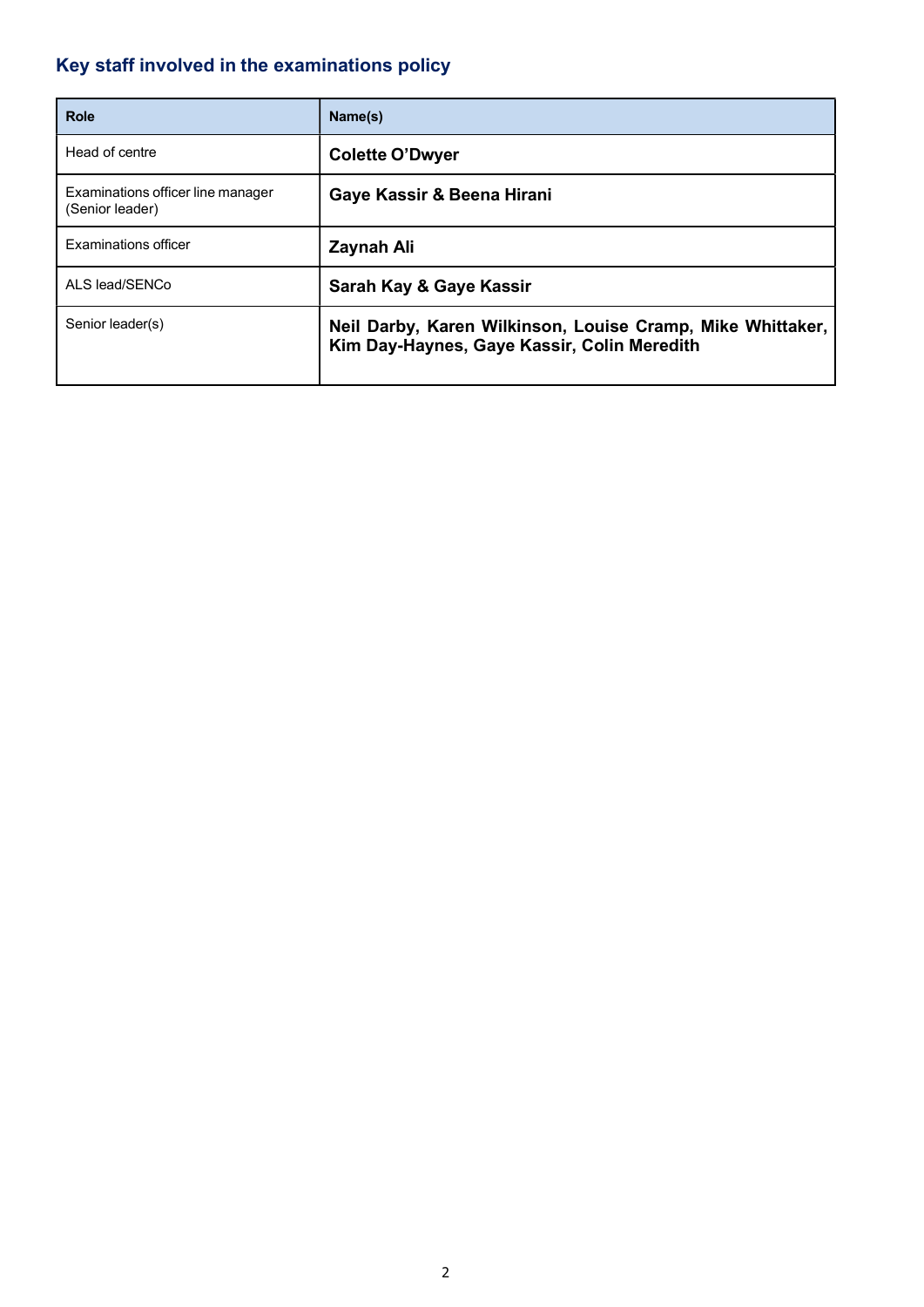## Summary of Key Changes

- 1. Page 8 Delivery of Qualifications Where/if using a third party to deliver any part of a qualification at the centre:
	- $\circ$  maintains oversight of, and responsibility for, the delivery of the qualification in accordance with JCQ regulations and awarding body requirements
	- $\circ$  has in place a written agreement with the third party ensuring that a copy of the written agreement is available for inspection if requested by the awarding body
- 2. Page 9 Security of Examination materials the secure room only contains exam-related material
- 3. Page 9 Security of Examination materials access to the secure room and secure storage facility is restricted to the authorised two to six keyholders and staff named and approved by the head of centre are accompanied by a keyholder at all times
- 4. Page 9 Security of Examination materials that when it is permitted to remove question papers from secure storage, and to avoid potential breaches of security, arrangements are in place to carefully check and record that the correct question paper packets are opened
- 5. Page 9 Examinations Officer Ensures any person involved in administering, teaching or completing examinations/assessments is advised that where malpractice is suspected, or alleged, personal data about them will be provided to the awarding body (or bodies) whose examinations/assessments are involved. Personal data about them may also be shared with other awarding bodies, the qualifications regulator or professional bodies in accordance with the JCQ publication Suspected malpractice – Policies and procedures
- 6. Page 19 For qualifications which are not taught at the School, an entry fee will be charged to students to enter the qualification.
- 7. Page 22 Examinations officer Ensures access to the secure room is restricted and staff named and approved by the head of centre are accompanied by a keyholder at all times. There must be between two and six keyholders only, each of whom must fully understand their responsibilities as a key holder to the secure storage facility

Version 2 Key Changes Senior Leader / staff changes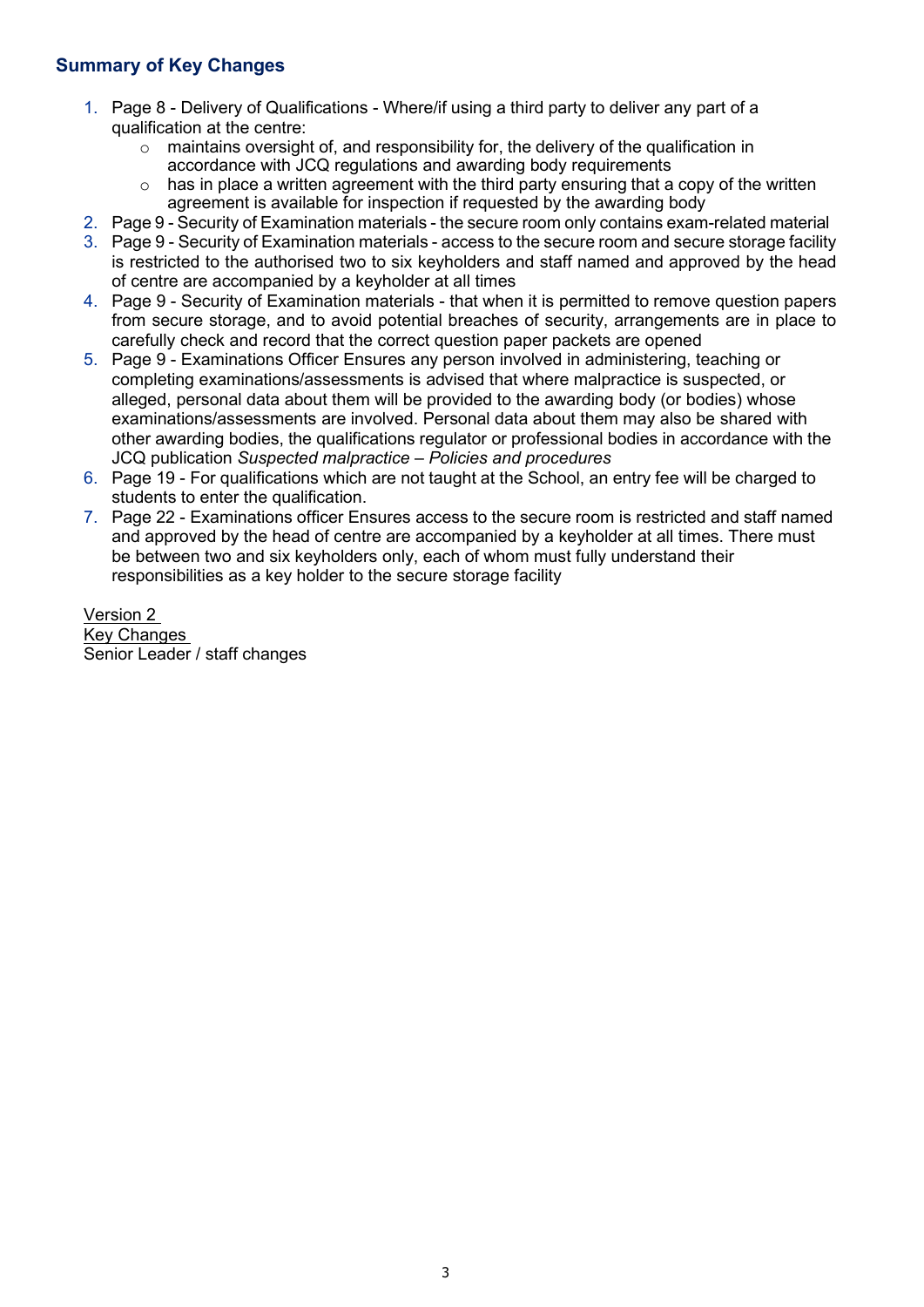## **Contents**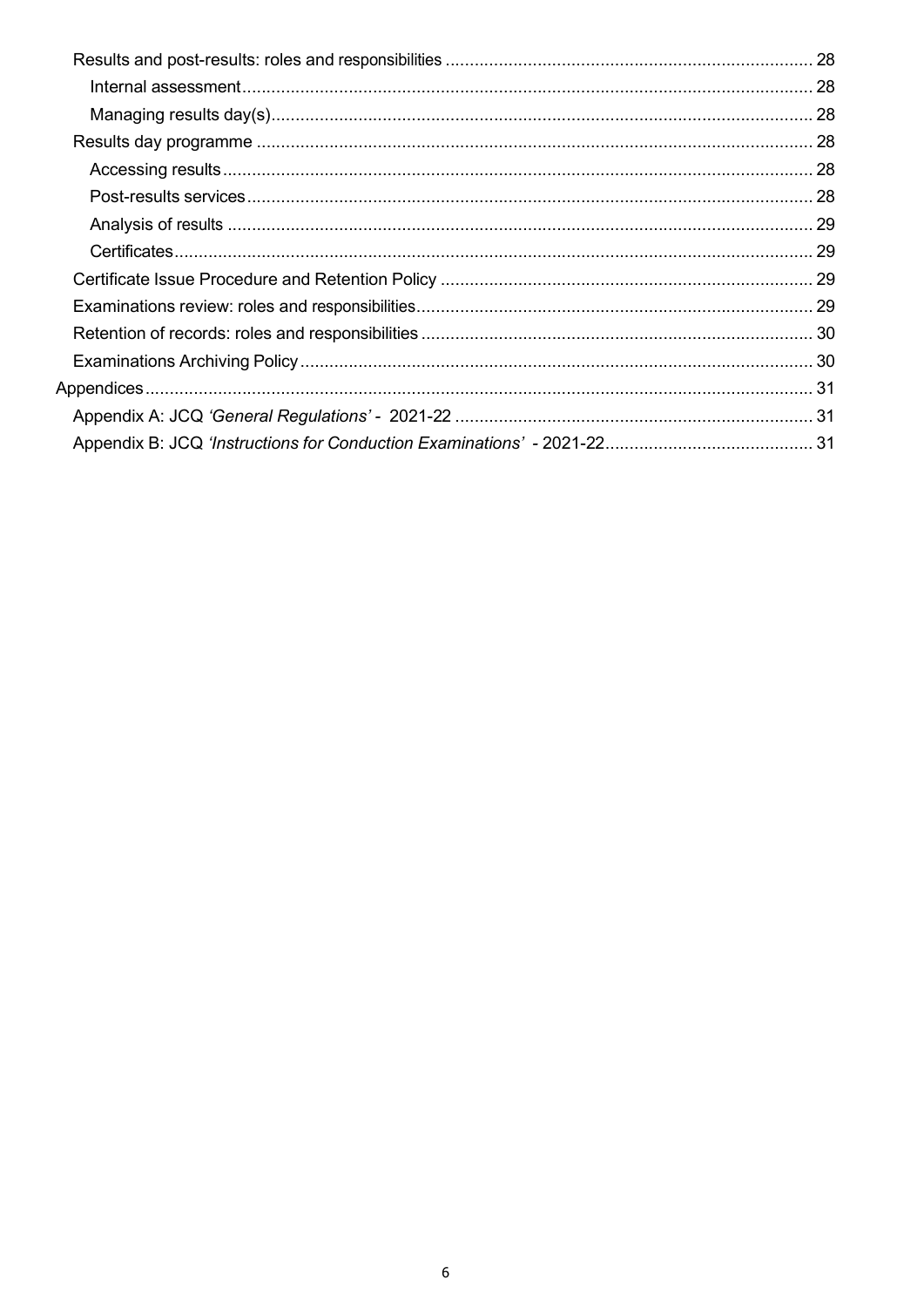## Purpose of the policy

**Park High School** is committed to ensuring that the examinations management and administration process is run effectively and efficiently and in compliance with the published JCQ regulations and awarding body requirements.

This examination policy will ensure that:

- all aspects of the centre's examination process is documented, supporting the examinations contingency plan, and other relevant examinations-related policies, procedures and plans are signposted to
- the workforce is well informed and supported
- all centre staff involved in the examinations process clearly understand their roles and responsibilities
- all examinations and assessments are conducted according to JCQ and awarding body regulations, guidance and instructions, thus maintaining the integrity and security of the examination/assessment system at all times
- examination candidates understand the examinations process and what is expected of them

This policy is reviewed annually to ensure ways of working in the centre are accurately reflected and that examinations and assessments are conducted to current JCQ (and awarding body) regulations, instructions and guidance.

This policy will be communicated to all relevant centre staff.

This policy will be communicated or brought to the attention of all those identified with roles and responsibilities within the policy by email. Relevant information contained in this policy is made accessible/brought to the attention of candidates via the Candidate Handbook.

## Roles and responsibilities overview

The head of centre is the individual who is accountable to the awarding bodies for ensuring that the centre is always compliant with the published JCQ regulations and awarding body requirements to ensure the security and integrity of the examinations/assessments.

The examinations officer is the person appointed by the head of centre to act on behalf of, and be the main point of contact for, the centre in matters relating to the general administration of awarding body examinations and assessments.

The head of centre may not appoint themselves as the examinations officer. A head of centre and an examinations officer are two distinct and separate roles. (GR, section 2) See Appendix A

#### Head of centre responsibilities

The **head of centre** is the individual who is accountable to the awarding bodies for ensuring that the centre is always compliant with the published JCQ regulations and awarding body requirements to ensure the security and integrity of the examinations/assessments. It is the responsibility of the head of centre to ensure that all staff comply with the instructions in this booklet. Failure to do so may constitute malpractice as defined in the JCQ publication Suspected Malpractice: Policies and Procedures, 1 September 2021 to 31 August 2022:

https://www.jcq.org.uk/examinations-office/malpractice (ICE Introduction)

#### Head of centre

- Understands the contents, refers to and directs relevant centre staff to annually updated JCQ publications including:
	- o General Regulations for Approved Centres (GR)
	- o Instructions for Conducting Examinations (ICE)
	- o Access Arrangements and Reasonable Adjustments (AA)
	- o Suspected Malpractice Policies and Procedures (SM)
	- o Instructions for conducting non-examination assessments (NEA) (and the instructions for conducting coursework)
	- o A guide to the special consideration process (SC)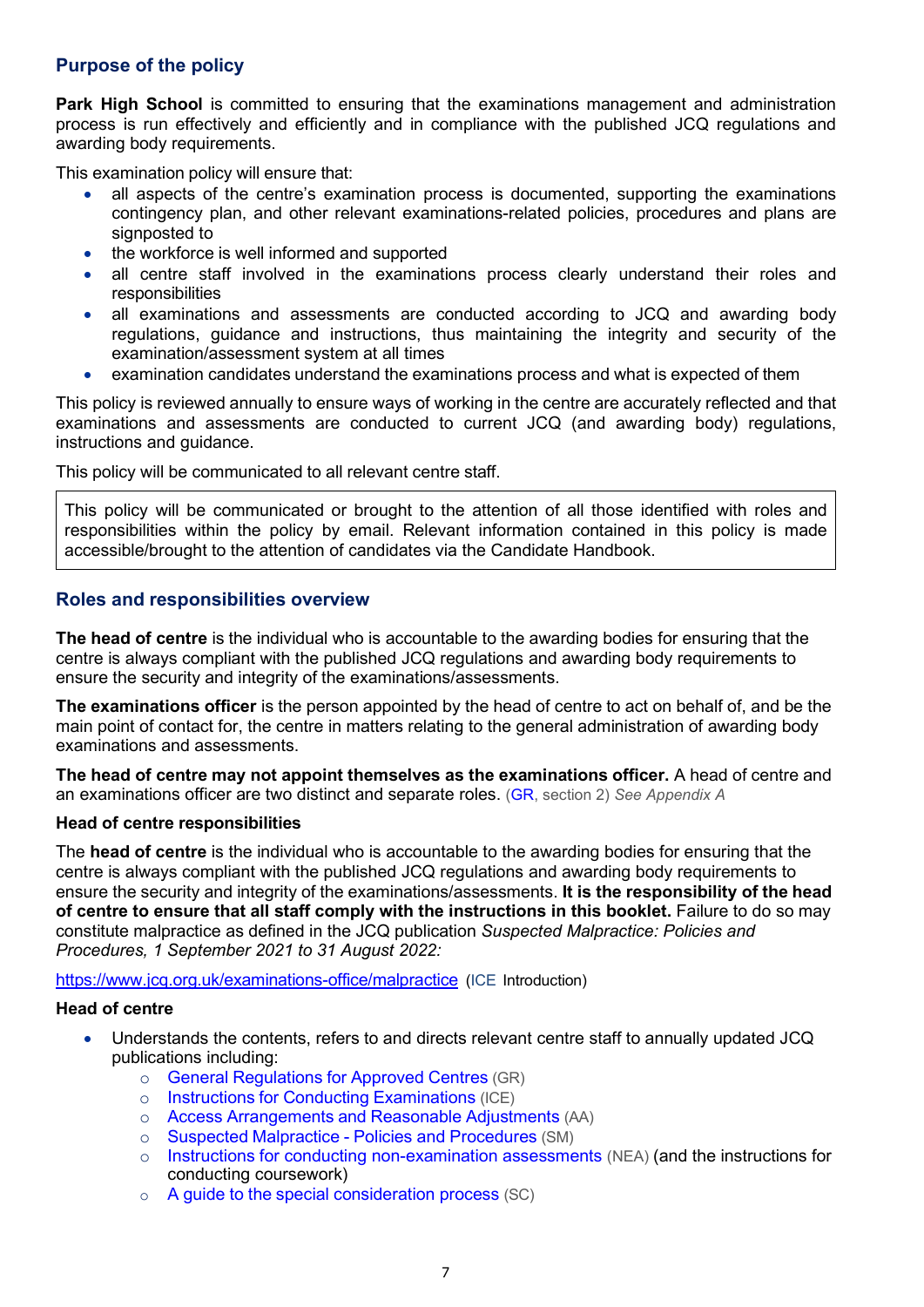Ensures the centre has appropriate accommodation to support the size of the cohorts being taught including appropriate accommodation for candidates requiring access arrangements for examinations and assessments

#### National Centre Number Register

- Takes responsibility for confirming, on an annual basis, that they are both aware of and adhering to the latest version of the JCQ's regulations. This confirmation is managed as part of the National Centre Number Register (NCNR) annual update
- Understands that this responsibility cannot be delegated to a member of the senior leadership team or the examinations officer, and acknowledges that failure to respond to the NCNR annual update, and/or the head of centre's declaration, will result in:
	- $\circ$  the centre status being suspended
	- $\circ$  the centre not being able to submit examination entries
	- $\circ$  the centre not receiving or being able to access question papers and ultimately, awarding bodies could withdraw their approval of the centre

## Recruitment, selection and training of staff

- Retains a workforce of an appropriate size and competence, including sufficient managerial and other resource, to undertake the delivery of the qualification as required by an awarding body. This includes taking reasonable steps to ensure occupational competence where this is required for the assessment of specific qualifications
- Provides fully qualified teachers to mark non-examination assessments, and/or fully qualified assessors for the verification of centre-assessed components
- Enables the relevant senior leader(s), the examination officer (EO) and the ALS lead/SENCo to receive appropriate training and support in order to facilitate the effective delivery of examination and assessments within the centre, and ensure compliance with the published JCQ regulations
- Appoints an ALS lead/SENCo who will determine appropriate arrangements for candidates with learning difficulties and disabilities

#### Internal governance arrangements

 Has in place a written escalation process should the head of centre, or a member of the senior leadership team with oversight of examination administration, be absent

#### Escalation Process

The centres Escalation Process policy is in the Examinations Policies folder, located in the Examinations Secure Room.

- Has in place a member of the senior leadership team who will provide support and guidance to the examinations officer and ensure that the integrity and security of examinations and assessments is maintained throughout an examination series
- Ensures centre staff undertake key tasks within the examinations process and meet internal deadlines set by the EO
- Makes sure that a teacher, a tutor or a senior member of centre staff who teaches the subject being examined, is not an invigilator during the examination

#### Delivery of qualifications

- Delivers qualifications, as required by the awarding body, in accordance with relevant equality legislation. This includes but is not limited to ensuring that qualifications are made available to all candidates capable of undertaking them and seeking reasonable adjustments for disabled candidates
- Enables candidates to receive sufficient and up to date laboratory experience, or relevant training where required by the subject concerned
- Where/if using a third party to deliver any part of a qualification at the centre:
	- o maintains oversight of, and responsibility for, the delivery of the qualification in accordance with JCQ regulations and awarding body requirements
	- $\circ$  has in place a written agreement with the third party ensuring that a copy of the written agreement is available for inspection if requested by the awarding body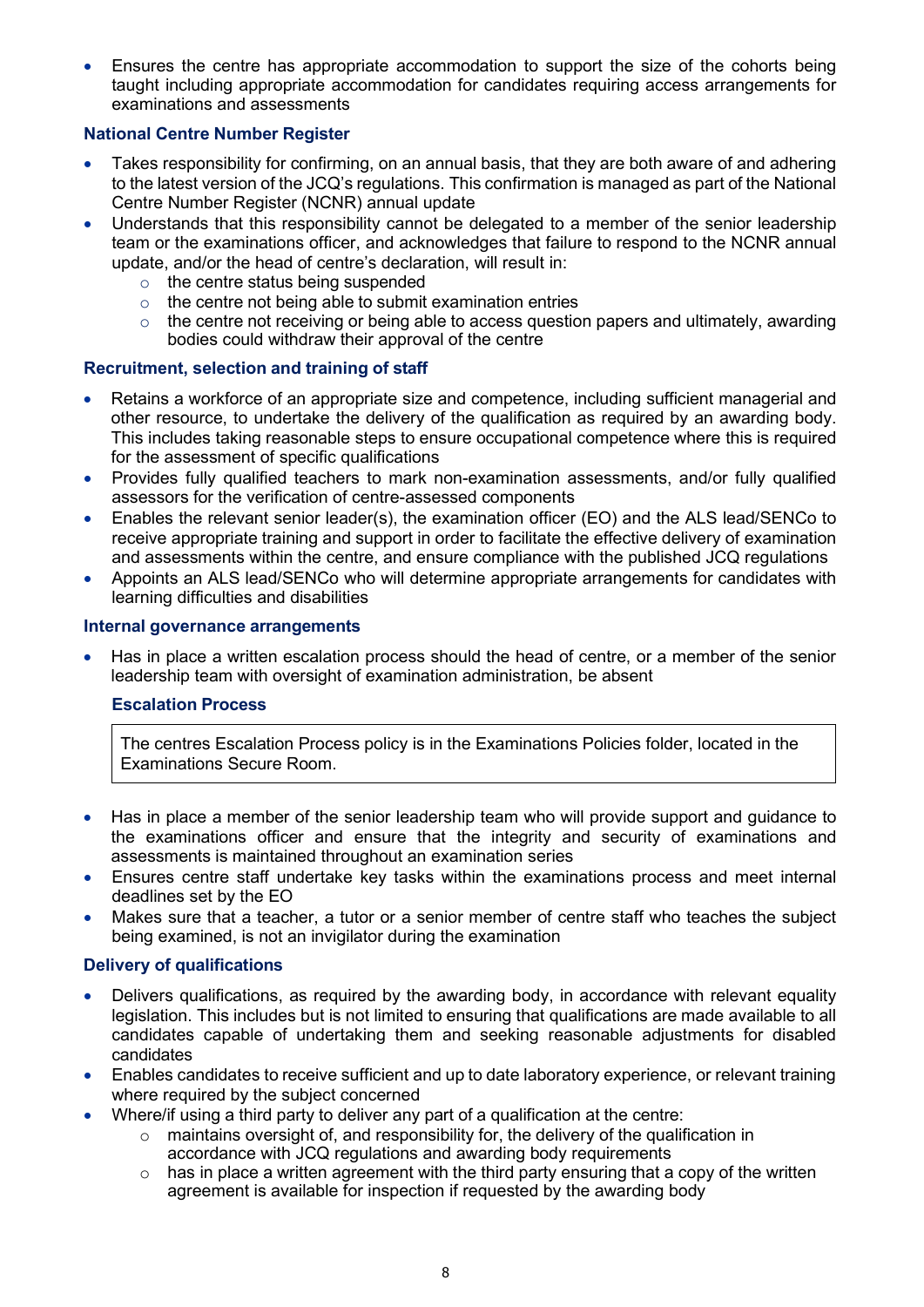## Public liability

 Complies with local health and safety rules which are in place and that the centre is adequately covered for public liability claims

#### Security of assessment materials

- Takes all reasonable steps to maintain the integrity of the examinations/assessments, including the security of all assessment materials, by ensuring:
	- o the location of the centre's secure storage facility in a secure room solely assigned to examinations for the purpose of administering secure examination materials
	- o the secure room only contains examination-related material
	- $\circ$  there are between two and six keyholders only, each of whom must fully understand their responsibilities as a key holder to the secure storage facility
	- o access to the secure room and secure storage facility is restricted to the authorised two to six keyholders and staff named and approved by the head of centre are accompanied by a keyholder at all times
	- $\circ$  appropriate arrangements are in place to ensure that confidential materials are only handed over to authorised members of centre staff
	- $\circ$  the relevant awarding body is immediately informed if the security of question papers or confidential supporting instructions is put at risk
	- $\circ$  that when it is permitted to remove question papers from secure storage, and to avoid potential breaches of security, arrangements are in place to carefully check and record that the correct question paper packets are opened
- Makes arrangements to receive, check and store question papers and examination material safely and securely at all times and for as long as required in accordance with the current JCQ publication 'Instructions for conducting examinations' (See Appendix B)
- Makes arrangements to receive and issue material received from the awarding bodies to staff and candidates, and notify them of any advice and instructions relevant to the examinations and assessments
- Allows candidates access to relevant pre-release materials on, or as soon as possible after, the date specified by the awarding bodies
- Through taking an ethical approach and working proactively to avoid malpractice among students and staff takes all reasonable steps to prevent the occurrence of any malpractice/maladministration before, during the course of and after examinations have taken place
- Ensures any person involved in administering, teaching or completing examinations/assessments is advised that where malpractice is suspected, or alleged, personal data about them will be provided to the awarding body (or bodies) whose examinations/assessments are involved. Personal data about them may also be shared with other awarding bodies, the qualifications regulator or professional bodies in accordance with the JCQ publication Suspected malpractice – Policies and procedures
- Ensures irregularities are investigated and informs the awarding bodies of any cases of alleged, suspected or actual incidents of malpractice or maladministration, involving a candidate or a member of staff, are reported to the awarding body immediately
- Ensures risks to the examination process are assessed and appropriate risk management processes/contingency plans are in place (that allow the senior leadership team to act immediately in the event of an emergency or staff absence)

## Examination Contingency Plan

The centre's Examination Contingency Plan is in the Examinations Policies folder, located in the Examinations Secure Room.

Refer to GR (section 5.3x) See Appendix A

## Lockdown Policy (Examinations)

The location of the centre's Lockdown Policy (Examinations) is in the Examinations Policies folder in the Examinations Secure Room.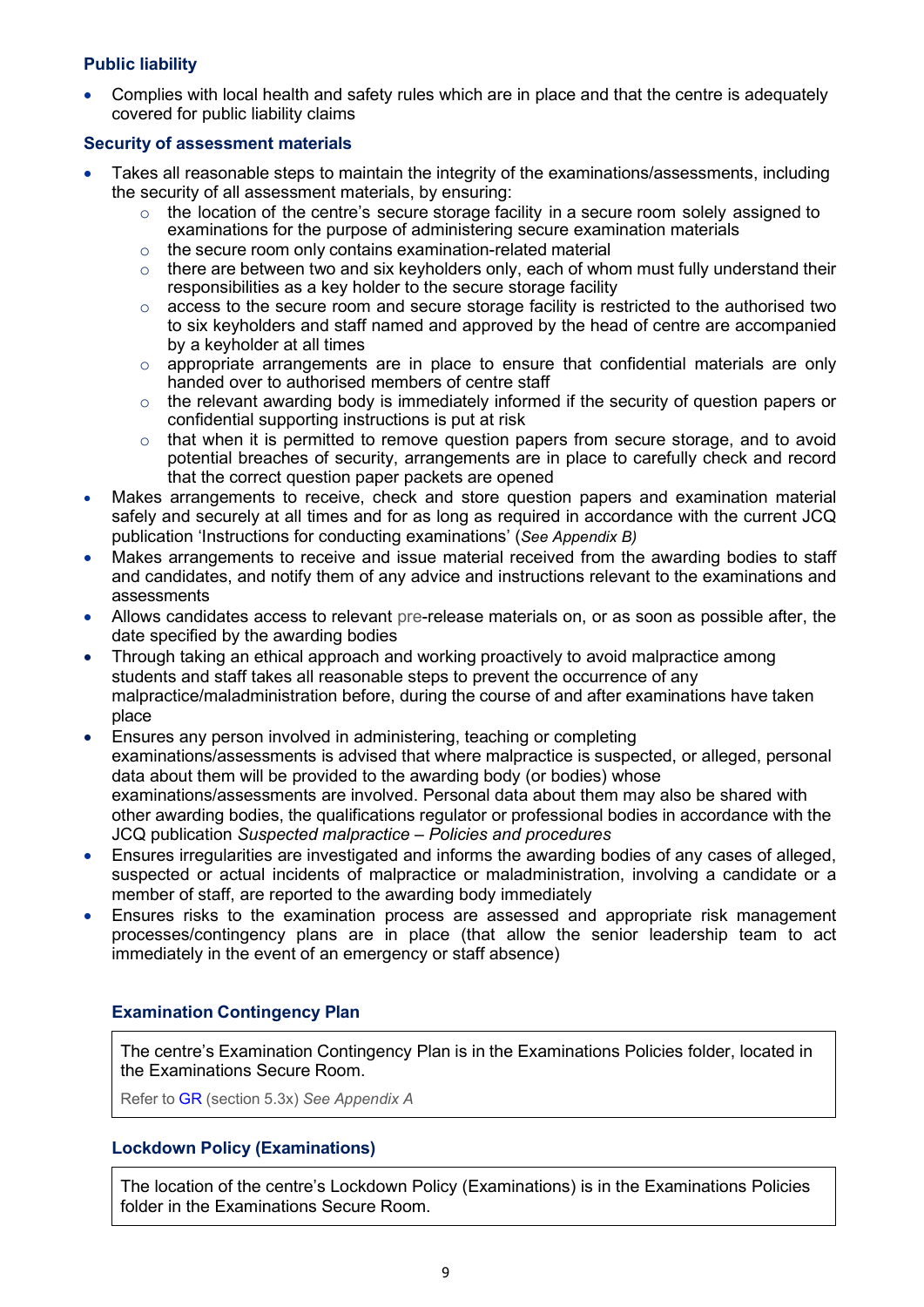Ensures required internal appeals procedures are in place and drawn to the attention of candidates and (where relevant) their parents/carers

#### Internal Appeals Procedures

The location of the centre's Internal Appeals Procedure is in the Examinations Policies folder in the Examinations Secure Room.

#### Internal Appeals Procedure (Internal assessment decisions)

The centre has in place a written internal appeals procedure relating to internal assessment decisions which is available for inspection purposes. The details of this procedure and communicated and made widely available and accessible to all candidates.

GR (section 5.7f) See Appendix A

#### Internal Appeals Procedure (Reviews of Results/Appeals)

The centre has in place a written internal appeals procedure to manage disputes when a candidate disagrees with a centre decision not to support a clerical recheck, a review of marking, a review of moderation or an appeal. This is available for inspection purposes and to draw to the attention of candidates and their parents/carers.

GR (section 5.13h) See Appendix A

 Ensures the centre's equalities policy demonstrating the centre's compliance with relevant legislation is in place and details the processes followed in respect of identifying the need for, requesting and implementing access arrangements

#### Equalities Policy

The location of the centre's Equalities Policy is in the Examinations Policies folder in the Examinations Secure Room.

Refer to GR (sections 5.3x, 5.4) See Appendix A

 Ensures a complaints and appeals procedure covering general complaints regarding the centre's delivery or administration of a qualification is in place and drawn to the attention of candidates and their parents/carers

#### Complaints and Appeals Procedure (Examinations)

The location of the centre's Complaints and Appeals Procedure is in the Examinations Policies folder in the Examinations Secure Room.

Refer to GR (section 5.8e) See Appendix A

 Ensures the centre has a child protection/safeguarding policy in place, including Disclosure and Barring Service (DBS) clearance, which satisfies current legislative requirements

#### Child Protection/Safeguarding Policy (Examinations)

The location of the centre's Child Protection/Safeguarding policy, which satisfies current legislative requirements and includes information relating to Disclosure and Barring Service (DBS) clearance, is in the Examinations Policies folder in the Examinations Secure Room. This centre-wide policy includes information where this relates to the examination process - for example external invigilators.

Refer to GR (section 5.3x) See Appendix A

 Ensures the centre has a data protection policy in place that complies with General Data Protection Regulation and Data Protection Act 2018 regulations

#### Data Protection Policy (Examinations)

The location of the Data Protection Policy (Examinations) is in the Examinations Policies folder in the Examinations Secure Room.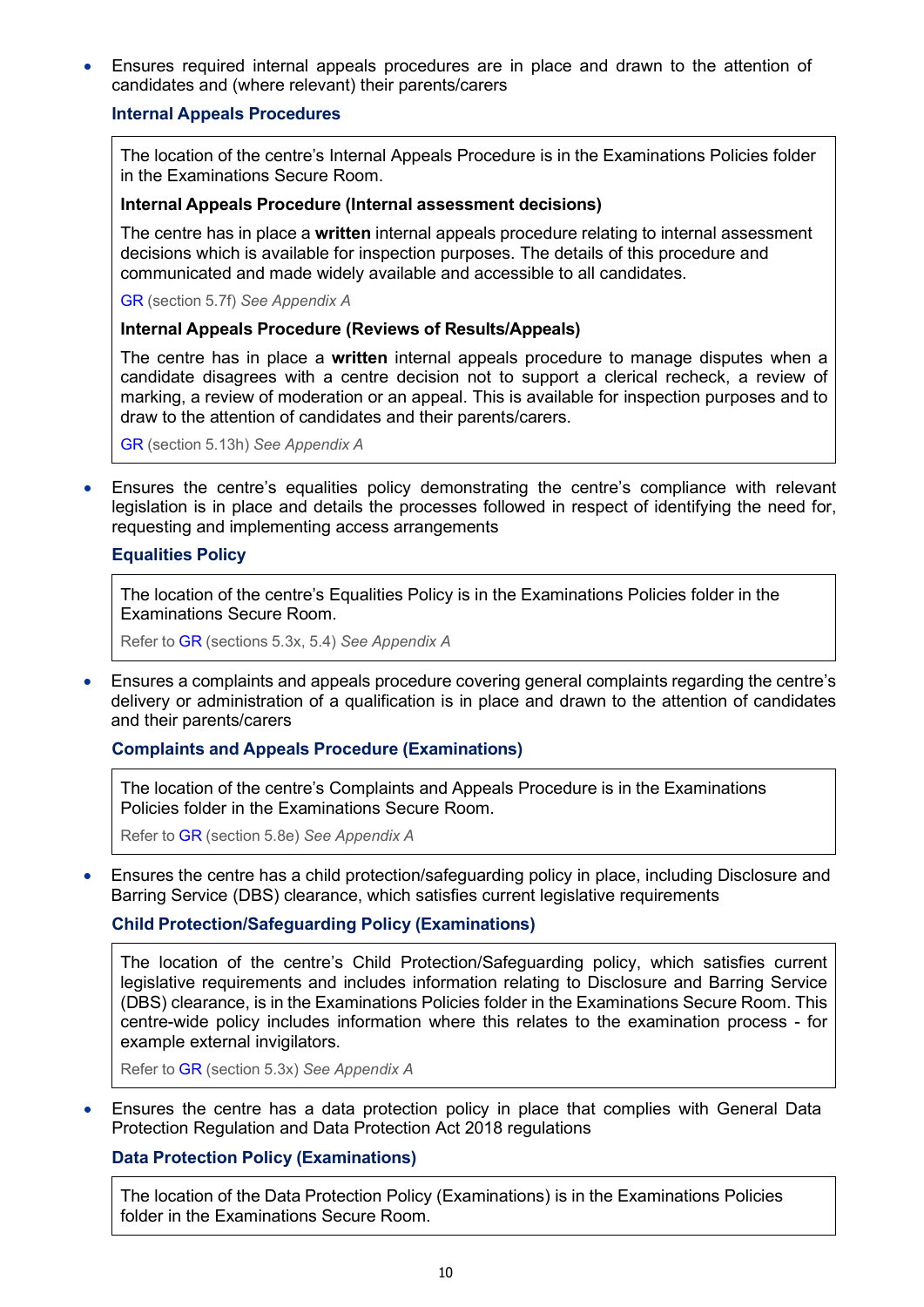Refer to GR (sections 5.3x, 5.8d) See Appendix A

#### Legislation on sharing information

Under the principles of the General Data Protection Regulations 2018 and the Data Protection Act 2018, children and young adults can assume control over their personal information and restrict access to it from the age of 13. This suggests that candidate consent should be sought to share results or other examinations-related information with a third party.

Other legislation and guidance may need to be taken into account regarding sharing information with parents, as example information from the DfE for schools regarding parental responsibility and school reports on pupil performance:

- Understanding and dealing with issues relating to parental responsibility www.gov.uk/government/publications/dealing-with-issues-relating-to-parentalresponsibility/understanding-and-dealing-with-issues-relating-to-parental-responsibility
- School reports on pupil performance: guidance for headteachers www.gov.uk/guidance/school-reports-on-pupil-performance-guide-for-headteachers

Publication of examination results Refer to ICO (Information Commissioner's Office) Schools, universities and colleges information and Examination results

 Ensures the centre has documented processes in place relating to access arrangements and reasonable adjustments

#### Access Arrangements Policy

The location of the centre's Access Arrangement Policy is in the Examinations Policies folder in the Examinations Secure Room.

Refer to GR (section 5.4f) See Appendix A

#### Conflicts of interest

- Ensures the relevant awarding bodies are informed before the published deadline for entries for each examination series of any potential conflict of interest where:
	- $\circ$  a member of centre staff is taking a qualification at the centre which includes internally assessed components/units (taking at the centre as a last resort where unable to find an alternative centre)
	- o a candidate is being taught and prepared for a qualification which includes internally assessed components/units by a member of centre staff with close relationship to the candidate
- Maintains clear records that confirm the measures taken/protocols in place to mitigate any potential risk to the integrity of the qualifications affected by the above, and where:
	- $\circ$  a member of examinations staff has a close relationship to a candidate being entered for examinations and assessments at the centre or at another centre
	- o a member of centre staff is taking a qualification at the centre which does not include internally assessed components/units (taking at the centre as a last resort where unable to find an alternative centre)
	- $\circ$  a member of centre staff is taking a qualification at another centre

#### Conflicts of Interest Policy (Examinations)

The location of the centre's Conflicts of Interest Policy is in the Examinations Policies folder in the Examinations Secure Room.

Refer to GR (section 5.3i) See Appendix A

- Ensures other relevant centre staff where they may be involved in the receipt and dispatch of confidential examination materials are briefed on the requirements for maintaining the integrity and confidentiality of the examination materials
- Ensures members of centre staff do not forward emails and letters from awarding body or JCQ personnel without prior consent to third parties or upload such correspondence onto social media sites and applications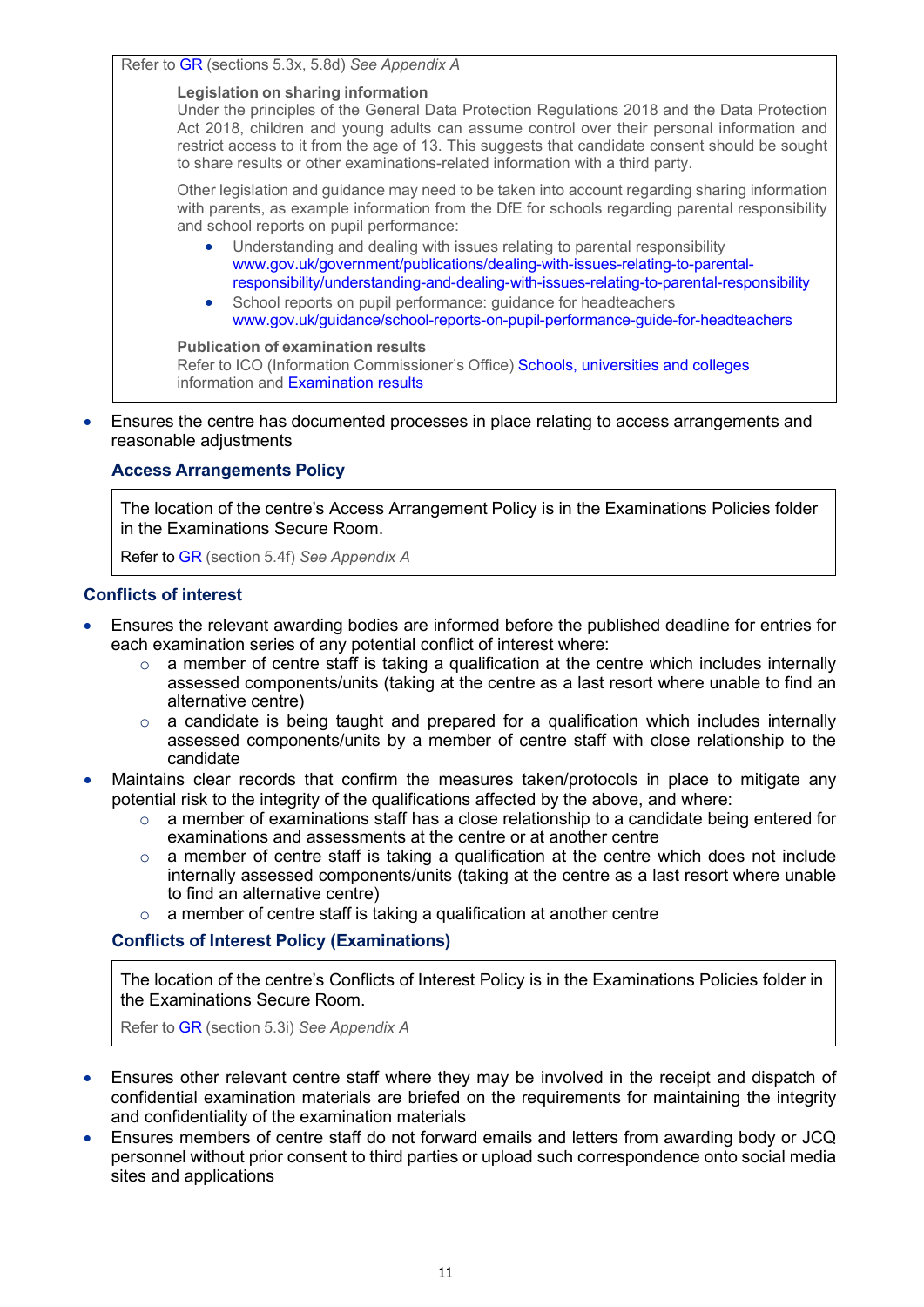Ensures members of centre staff do not advise parents/candidates to contact awarding bodies/JCQ directly nor provide them with addresses/email addresses of awarding body examination/assessment personnel or JCQ personnel

## Centre inspections

- Co-operates with the JCQ Centre Inspection Service, an awarding body or a regulatory authority when subject to an inspection, an investigation or an unannounced visit, and takes all reasonable steps to comply with all requests for information or documentation made by an awarding body or regulatory authority as soon as is practical
- Allows all venues used for examinations and assessments, paperwork and secure storage facilities to be open to inspection
- Understands the JCQ Centre Inspector will identify him/herself with a photo ID card and must be accompanied throughout his/her tour of the premises, including inspection of the centre's secure storage facility

## Examinations officer

- Understands the contents of annually updated JCQ publications including:
	- o General Regulations for Approved Centres
	- o Instructions for Conducting Examinations
	- o Suspected Malpractice Policies and Procedures
	- o Post-results services (PRS)
	- o A guide to the special consideration process
- Completes/submits the National Centre Number Register annual update (administered on behalf of the JCQ member awarding bodies by OCR https://ocr.org.uk/administration/ncn-annualupdate/) by the end of October each year
- Is familiar with the contents of annually updated information from awarding bodies on administrative procedures, key tasks, key dates and deadlines
- Ensures key tasks are undertaken and key dates and deadlines met
- Recruits, trains and deploys a team of internal/external invigilators; appoints lead invigilators, as required and keeps a record of the content of training provided to invigilators for the required period
- Works with the ALS lead/SENCo to ensure invigilators supervising access arrangement candidates and those acting as a facilitator supporting access arrangement candidates fully understand the respective role and what is and what is not permissible in the examination room
- Supports the head of centre in ensuring that awarding bodies are informed (where required) of any conflict of interest declared by members of centre staff and in maintaining records that confirm the measures taken/protocols in place to mitigate any potential risk to the integrity of the qualifications affected before the published deadline for entries for each examination series
- Briefs other relevant centre staff where they may be involved in the receipt and dispatch of confidential examination materials on the requirements for maintaining the integrity and confidentiality of the examination materials

#### Senior leaders

- Are familiar with the contents, refer to and direct relevant centre staff to annually updated JCQ publications including:
	- o General Regulations for Approved Centres
	- o Instructions for Conducting Examinations
	- o Access Arrangements and Reasonable Adjustments
	- Suspected Malpractice Policies and Procedures<br>○ Instructions for conducting non-examination ass
	- Instructions for conducting non-examination assessments (and the instructions for conducting coursework)
	- o A guide to the special consideration process

#### Additional Learning Support (ALS) lead/Special educational needs co-ordinator (SENCo)

- Understands the contents, refers to and directs relevant centre staff to annually updated JCQ publications including:
	- o Access Arrangements and Reasonable Adjustments
- Leads on the access arrangements and reasonable adjustments process (referred to in this policy as 'access arrangements')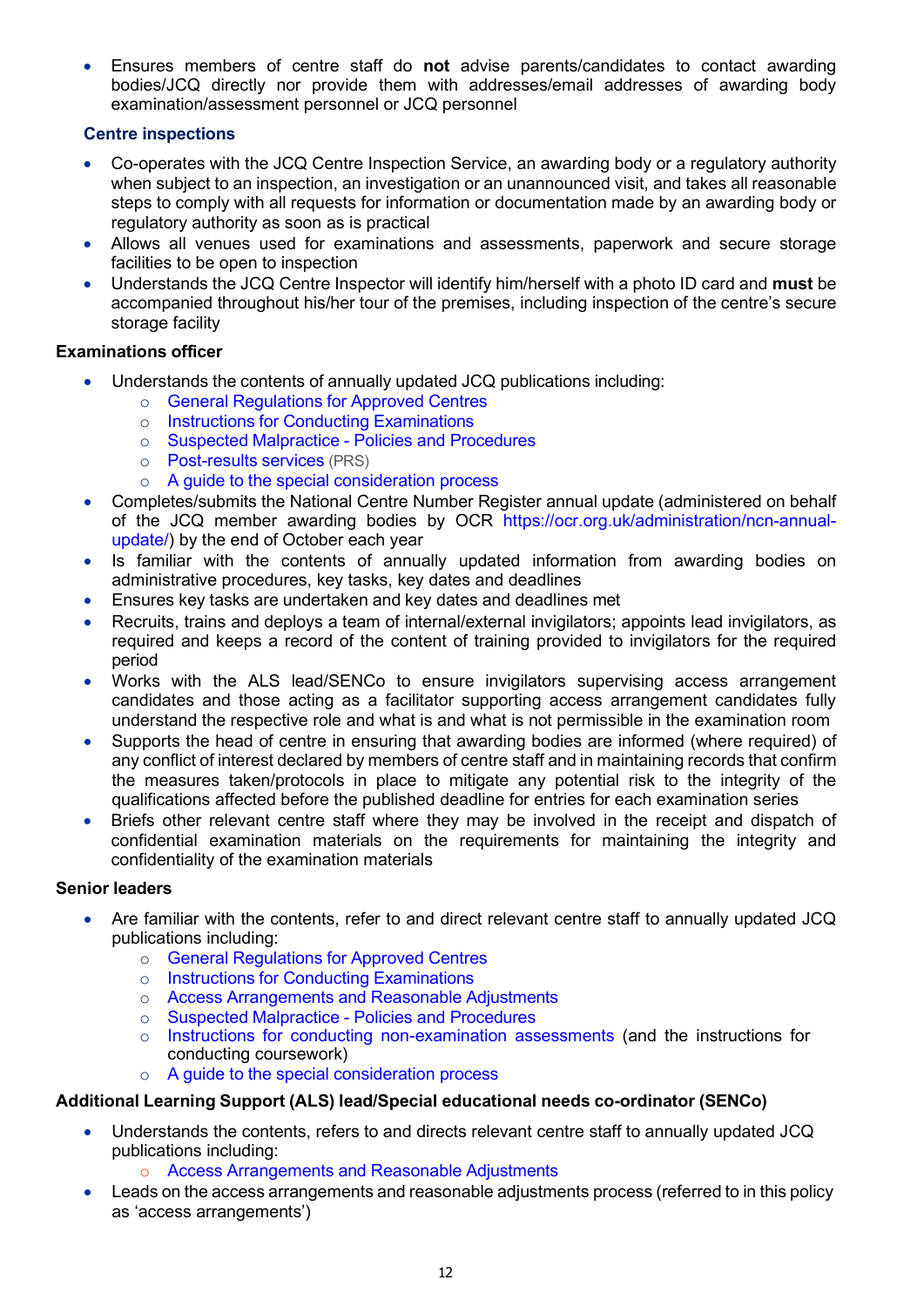- If not the qualified access arrangements assessor, works with the person appointed, on all matters relating to assessing candidates and ensures the correct procedures are followed
- Presents when requested by a JCQ Centre Inspector, evidence of the assessor's qualification

- Ensure teaching staff undertake key tasks, as detailed in this policy, within the examinations process (examination cycle) and meet internal deadlines set by the EO and ALS lead/SENCo
- Ensure teaching staff keep themselves updated with awarding body subject and teacher-specific information to confirm effective delivery of qualifications
- Ensure teaching staff attend relevant awarding body training and update events

#### Teaching staff

- Undertake key tasks, as detailed in this policy, within the examinations process and meet internal deadlines set by the EO and ALS lead/SENCo
- Keep updated with awarding body subject and teacher-specific information to confirm effective delivery of qualifications
- Attend relevant awarding body training and update events

#### Invigilators

- Attend/undertake training, update, briefing and review sessions as required
- Provide information as requested on their availability to invigilate
- Sign a confidentiality and security agreement and confirm whether they have any current maladministration/malpractice sanctions applied to them

#### Reception staff

 Support the EO in the receipt and dispatch of confidential examination materials and follow the requirements for maintaining the integrity and confidentiality of the examination materials

#### Site staff

Support the EO in relevant matters relating to examination rooms and resources

#### **Candidates**

Where applicable in this policy, the term 'candidates' refers to candidates and/or their parents/carers.

## The examination cycle

The examinations management and administration process that needs to be undertaken for each examination series is often referred to as the examination cycle and relevant tasks required within this grouped into the following stages:

- planning
- entries
- pre-examinations
- examination time
- results and post-results

This policy identifies roles and responsibilities of centre staff within this cycle.

#### Planning: roles and responsibilities

#### Information sharing

#### Head of centre

 Directs relevant centre staff to annually updated JCQ publications including GR, ICE, AA, SM, NEA (and the *Instructions for conducting coursework*) and SC

#### Examinations officer

 Signposts relevant centre staff to JCQ publications and awarding body documentation relating to the examinations process that have been updated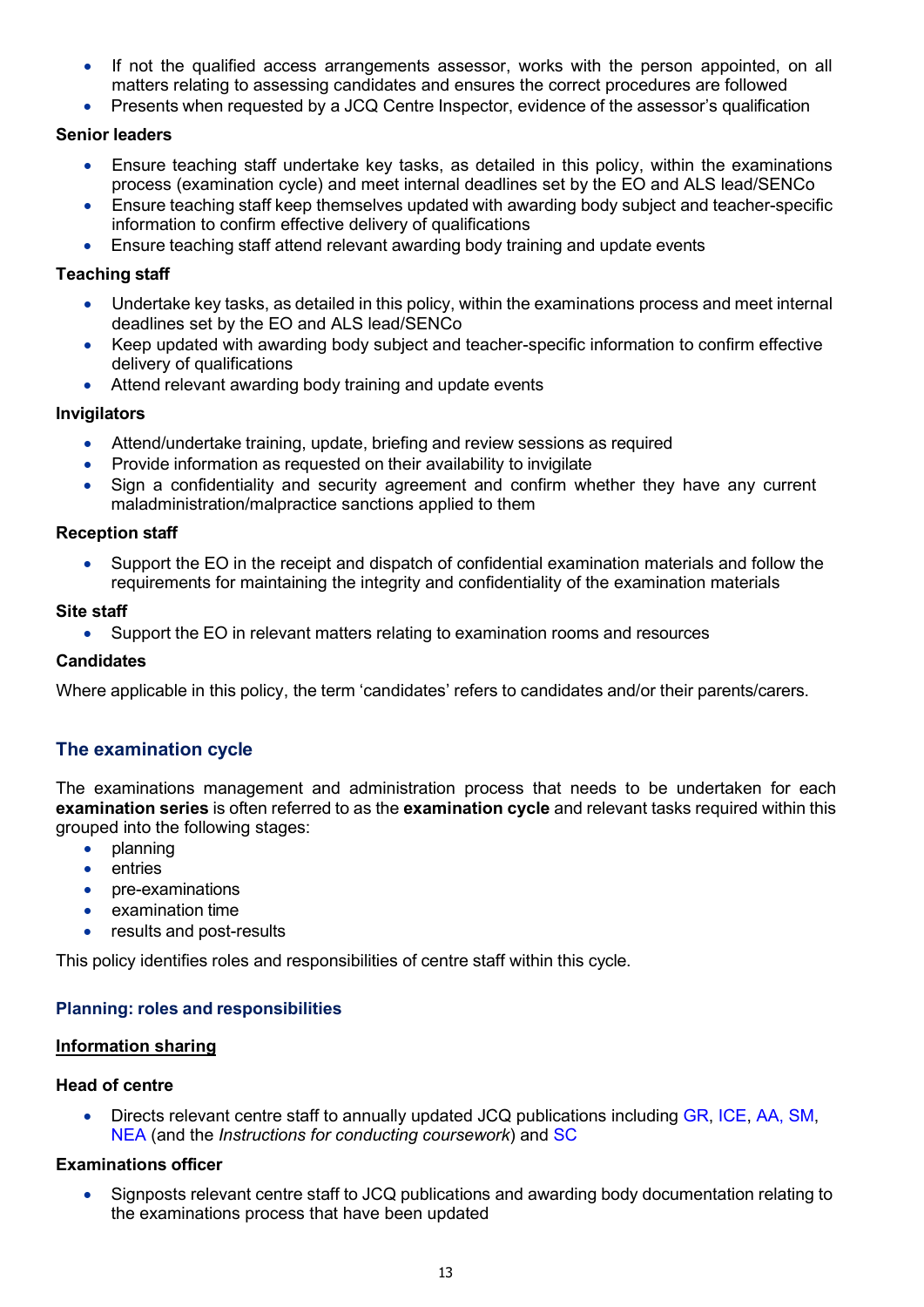- Signposts relevant centre staff to JCQ information that should be provided to candidates
- As the centre administrator, approves relevant access rights for centre staff to access awarding body secure extranet sites

## Information gathering

## Examinations officer

- Undertakes an annual information gathering exercise in preparation for each new academic year to ensure data about all qualifications being delivered is up to date and correct
- Collates all information gathered into one central point of reference
- Researches awarding body guidance to identify administrative processes, key tasks, key dates and deadlines for all relevant qualifications
- Produces an annual examinations plan of key tasks and key dates to ensure all external deadlines can be effectively met; informs key centre staff of internal deadlines
- Collects information on internal examinations to enable preparation for and conduct of (insert the titles these internal examinations are referred to in the centre)

#### Senior leaders

- Respond (or ensure teaching staff respond) to requests from the EO on information gathering
- Meet the internal deadline for the return of information
- Inform the EO of any changes to information in a timely manner minimising the risk of late or other penalty fees being incurred by an awarding body
- Note the internal deadlines in the annual examinations plan and directs teaching staff to meet these

#### Access arrangements

#### Head of centre

- Ensures there is appropriate accommodation for candidates requiring access arrangements in the centre for all examinations and assessments
- Ensures a written process is in place to not only check the qualification(s) of the appointed assessor(s) but that the correct procedures are followed as per Chapter 7 of the JCQ publication Access Arrangements and Reasonable Adjustments
- Ensures the ALS lead/SENCo is fully supported in effectively implementing access arrangements and reasonable adjustments once approved

## ALS lead/SENCo

- Assesses candidates (or works with the appropriately qualified assessor as appointed by the head of centre) to identify access arrangements/reasonable adjustments requirements
- Gathers evidence to support the need for access arrangements for a candidate
- Liaises with teaching staff to gather evidence of **normal way of working** of an affected candidate
- Determines candidate eligibility for arrangements or adjustments that are centre delegated
- Gathers signed Personal data consent, Privacy Notice (AAO) and Data Protection confirmation forms from candidates where required
- Applies for approval through Access arrangements online (AAO) via the Centre Admin Portal (CAP), where required or through the awarding body where qualifications sit outside the scope of AAO
- Keeps a file for each candidate for JCQ inspection purposes containing all the required documentation (if documentation is stored electronically, an e-folder must be created for each individual candidate. The candidate's e-folder must hold each of the required documents for inspection)
- Employs good practice in relation to the Equality Act 2010
- Liaises with the EO regarding examination time arrangements for access arrangement candidates
- Ensures staff appointed to facilitate access arrangements for candidates are appropriately trained and understand the rules of the particular arrangement(s) and keeps a record of the content of training provided to facilitators for the required period
- Works with the EO to ensure invigilators and those acting as a facilitator fully understand the respective role and what is and what is not permissible in the examination room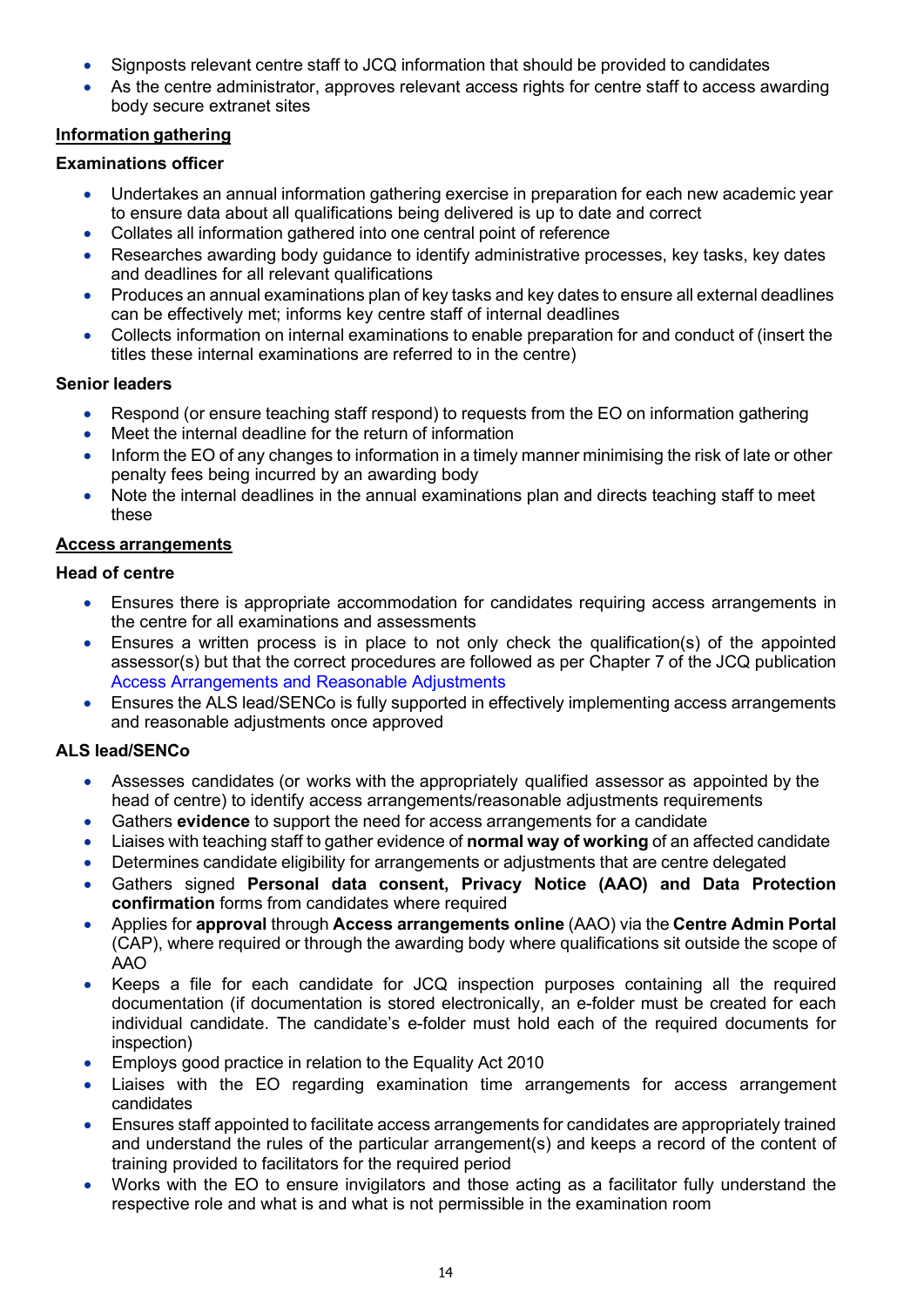Provides and annually reviews a centre policy on the use of word processors in examinations and assessments

## Word Processor Policy (Examinations)

The location of the centre's Word Processor (Examinations) policy and the statement which details the criteria the centre uses to award and allocate word processors for examinations is in the Examinations Policies folder in the Examinations Secure Room.

Refer to GR (section 5.3x - See Appendix A) and AA (section 5.8.4)

 Ensures criteria for candidates granted separate invigilation within the centre is clear, meets JCQ regulations and best meets the needs of individual candidates and remaining candidates in main examination rooms

#### Separate Invigilation Policy

The location of the centre's Separate Invigilation Policy is in the Examinations Policies folder in the Examinations Secure Room.

Refer to AA (sections 4.2.1, 5.16) and ICE (section 14.18 – See Appendix B)

#### Senior leaders, Teaching staff

- Support the ALS lead/SENCo in determining and implementing appropriate access arrangements/reasonable adjustments
- Provide a statement for inspection purposes which details the criteria the centre uses to award and allocate word processors for examinations

## Internal assessment and endorsements

#### Head of centre

#### Controlled assessments, coursework and non-examination assessments

- Ensures arrangements are in place to co-ordinate and standardise all marking of centreassessed components and ensures that candidates' centre-assessed work is produced, authenticated and marked, or assessed and quality assured in accordance with the awarding bodies' instructions (including where relevant, private candidates)
- Ensures that teaching staff, in accordance with awarding bodies' instructions, return all subjectspecific forms by the required date
- Provides fully qualified teachers to mark non-examination assessments, and/or fully qualified assessors for the verification of centre-assessed components
- Ensures an internal appeals procedure relating to internal assessment decisions is in place for a candidate to appeal against and request a review of the centre's marking (see Roles and responsibilities overview)
- Ensures a non-examination assessment policy is in place for GCE and GCSE qualifications which include components of non-examination assessment (For CCEA GCSE centres this would be a controlled assessment policy)

#### Non-examination Assessment Policy

The location of the centre's Non-examination Assessment Policy is in the Examinations Policies folder in the Examinations Secure Room.

Refer to GR (sections 5.3x, 5.7 – See Appendix A) and NEA (section 1)

 Ensures any irregularities relating to the production of work by candidates are investigated and dealt with internally if discovered prior to a candidate signing the authentication statement (where required) or reported to the awarding body if a candidate has signed the authentication statement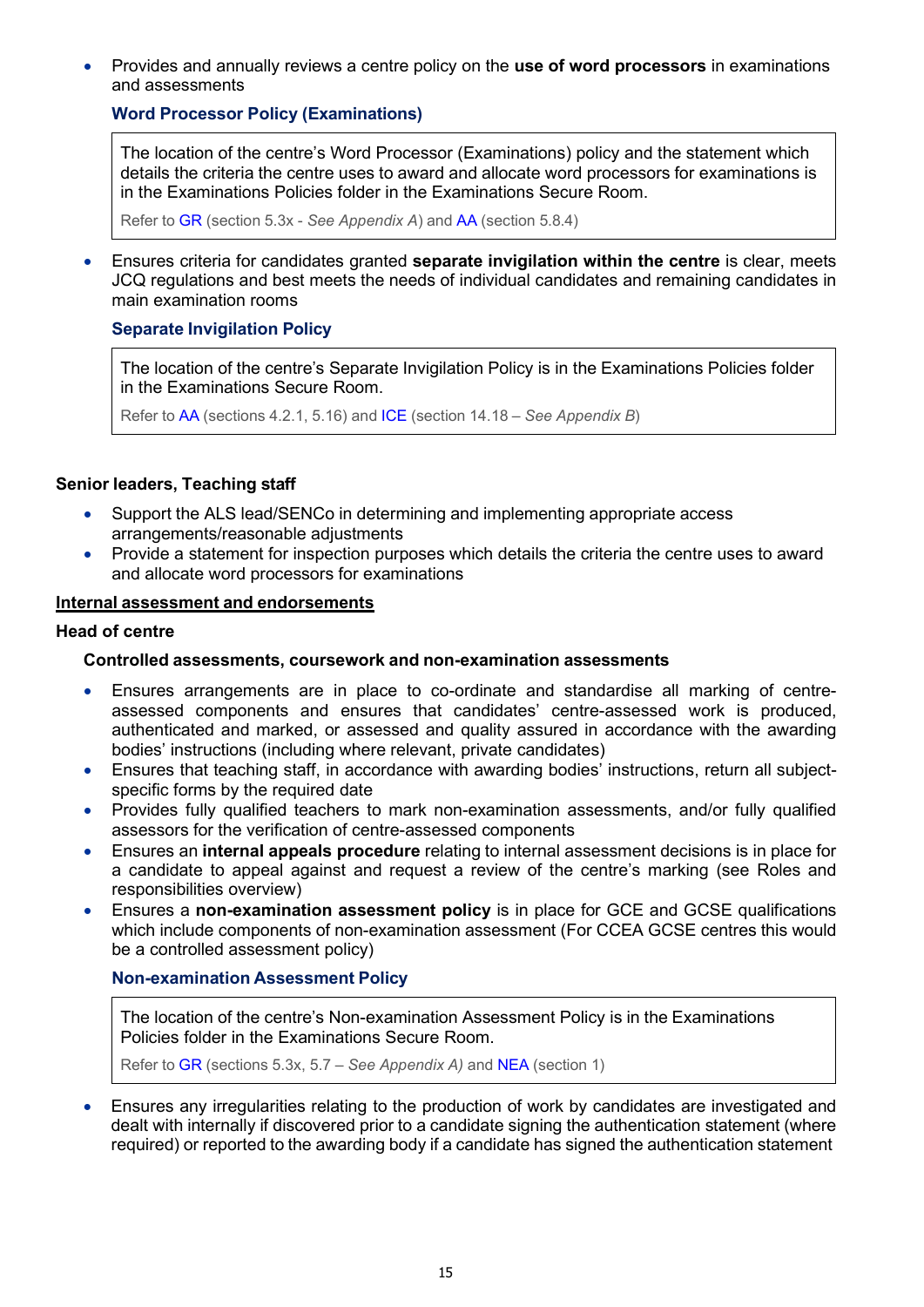- Ensure teaching staff have the necessary and appropriate knowledge, understanding, skills, and training to set tasks, conduct task taking, and to assess, mark and authenticate candidates' work (including where relevant, private candidates)
- Ensure appropriate internal moderation, standardisation and verification processes are in place
- Ensure teaching staff delivering AQA Applied General qualifications, OCR Cambridge Nationals, Entry Level Certificate or Project qualifications (and CCEA GCE unitised AS and A-level qualifications and WJEC GCE legacy AS and A-level Health & Social Care) follow JCQ Instructions for conducting coursework and the specification provided by the awarding body
- Ensure teaching staff delivering GCE & GCSE specifications (which include components of nonexamination assessment) follow JCQ Instructions for conducting non-examination assessments and the specification provided by the awarding body
- For other qualifications, ensure teaching staff follow appropriate instructions issued by the awarding body
- Ensure teaching staff inform candidates of their centre assessed marks as a candidate may request a review of the centre's marking before marks are submitted to the awarding body

## Teaching staff

- Ensure appropriate instructions for conducting internal assessment are followed
- Ensure candidates are aware of JCQ and awarding body information for candidates on producing work that is internally assessed (coursework, non-examination assessments, social media) prior to assessments taking place
- Ensure candidates are informed of their centre assessed marks as a candidate may request a review of the centre's marking before marks are submitted to the awarding body

## Examinations officer

- Identifies relevant key dates and administrative processes that need to be followed in relation to internal assessment
- Signposts teaching staff to relevant JCQ Information for candidates documents that are annually updated

## Invigilation

#### Head of centre

- Ensures relevant support is provided to the EO in recruiting, training and deploying a team of invigilators
- Ensures, if contracting supply staff to act as invigilators, that such persons are competent and fully trained, understanding what is and what is not permissible (and not taking on its own an assurance from a recruitment agency, that this is the case)
- Determines if additional invigilators will be deployed in timed Art examinations in addition to the subject teacher to ensure the supervision of candidates is maintained at all times

#### Examinations officer

- Recruits additional invigilators where required to effectively cover all examination periods/series' throughout the academic year
- Collects information on new recruits to identify if they have invigilated previously and if any current maladministration/malpractice sanctions are applied to them
- Provides training for new invigilators on the instructions for conducting examinations and an annual update for the existing invigilation team so that they are aware of any changes in a new academic year before they are allocated to invigilate an examination
- Ensures invigilators supervising access arrangement candidates understand their role (and the role of a facilitator who may be supporting a candidate) and the rules and regulations of the access arrangement(s)
- Ensures invigilators are briefed on the access arrangement candidates in their examination room and made aware of the access arrangement(s) awarded (ensuring these candidates are identified on the seating plan) and confirms invigilators understand what is and what is not permissible
- Collects evaluation of training to inform future events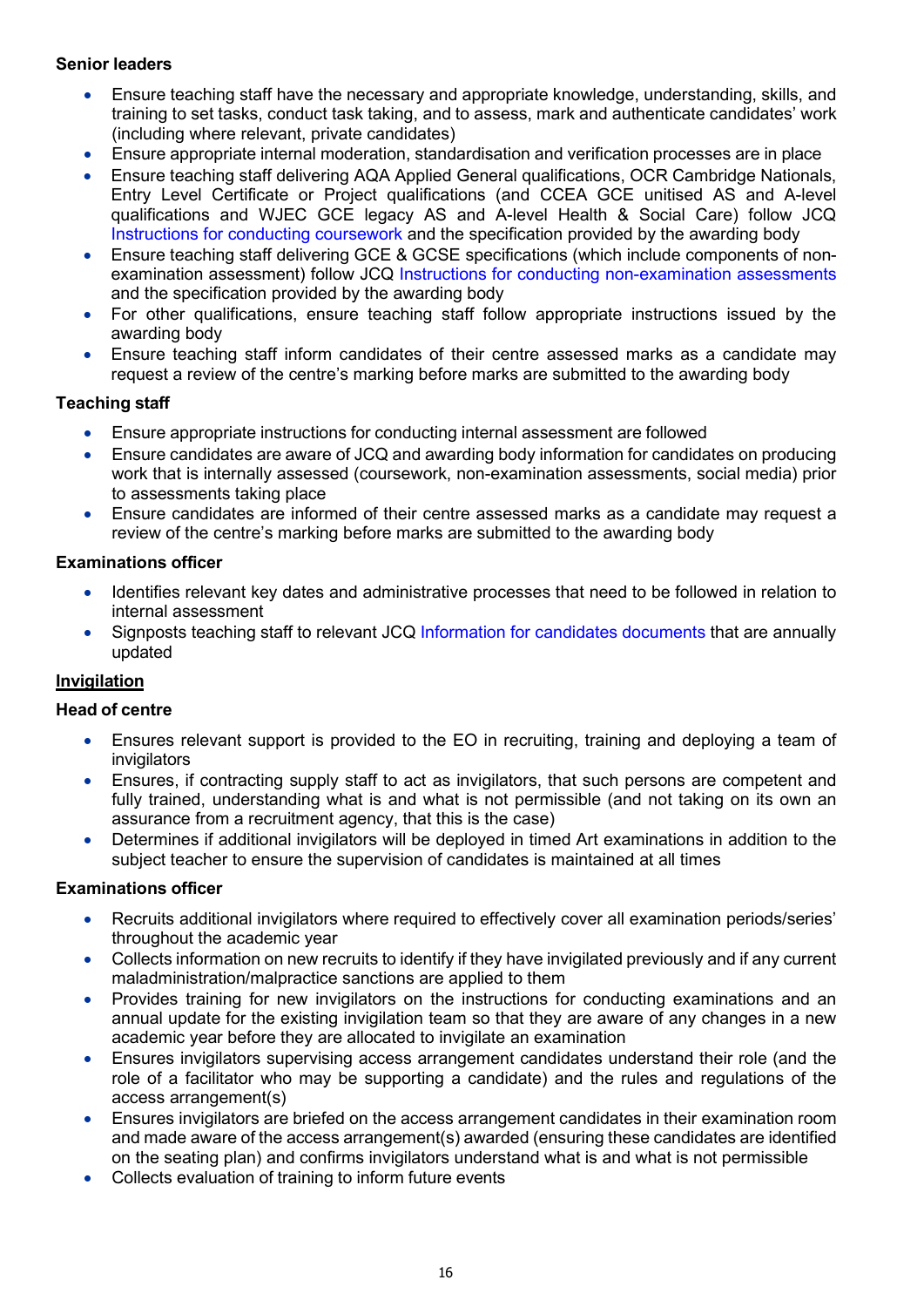## Entries: roles and responsibilities

#### Estimated entries

#### Examinations officer

 Requests estimated or early entry information, where this may be required by awarding bodies, from HoDs in a timely manner to ensure awarding body external deadlines for submission can be met

## Estimated entries collection and submission procedure

The centre collects estimated entries from Heads of Departments via e-mail and the method of submission to awarding bodies is via the Awarding Body online secure portals.

Makes candidates aware of the JCQ Information for candidates - Privacy Notice at the start of a course leading to a vocational qualification or when entries are submitted to awarding bodies for processing for general qualifications

## Senior leaders

- Provide entry information requested by the EO to the internal deadline
- Inform the EO immediately of any subsequent changes to entry information

## Final entries

#### Examinations officer

- Requests final entry information from HoDs in a timely manner to ensure awarding body external deadlines for submission can be met
- Informs HoDs of subsequent deadlines for making changes to final entry information without charge
- Confirms with HoDs final entry information that has been submitted to awarding bodies
- Ensures as far as possible that entry processes minimise the risk of entries or registrations being missed reducing the potential for late or other penalty fees being charged by awarding bodies
- Observes each awarding body's terms and conditions for the entry and withdrawal of candidates for their examinations and assessments, and observes any regulatory requirements for the qualification

#### Final entries collection and submission procedure

The centre collects final entries via SIMS marksheets. The method of submission to the awarding bodies is via A2C.

#### Senior leaders

- Provide information requested by the EO to the internal deadline
- Inform the EO immediately, or at the very least prior to the deadlines, of any subsequent changes to final entry information, which includes
	- o changes to candidate personal details
	- $\circ$  amendments to existing entries
	- $\circ$  withdrawals of existing entries
- Check final entry submission information provided by the EO and confirms information is correct

#### Entry fees

The examination budget is managed by the Examinations Officer and Data & Assessment Manager. Estimated entries are collected and an estimate of the fees are calculated by the Examinations Officer. This is shared with the Senior Leadership Team. Late and amendment fees are paid by the Subject Department or parent/carer of the student. For qualifications which are not taught at the School, an entry fee will be charged to students to enter the qualification.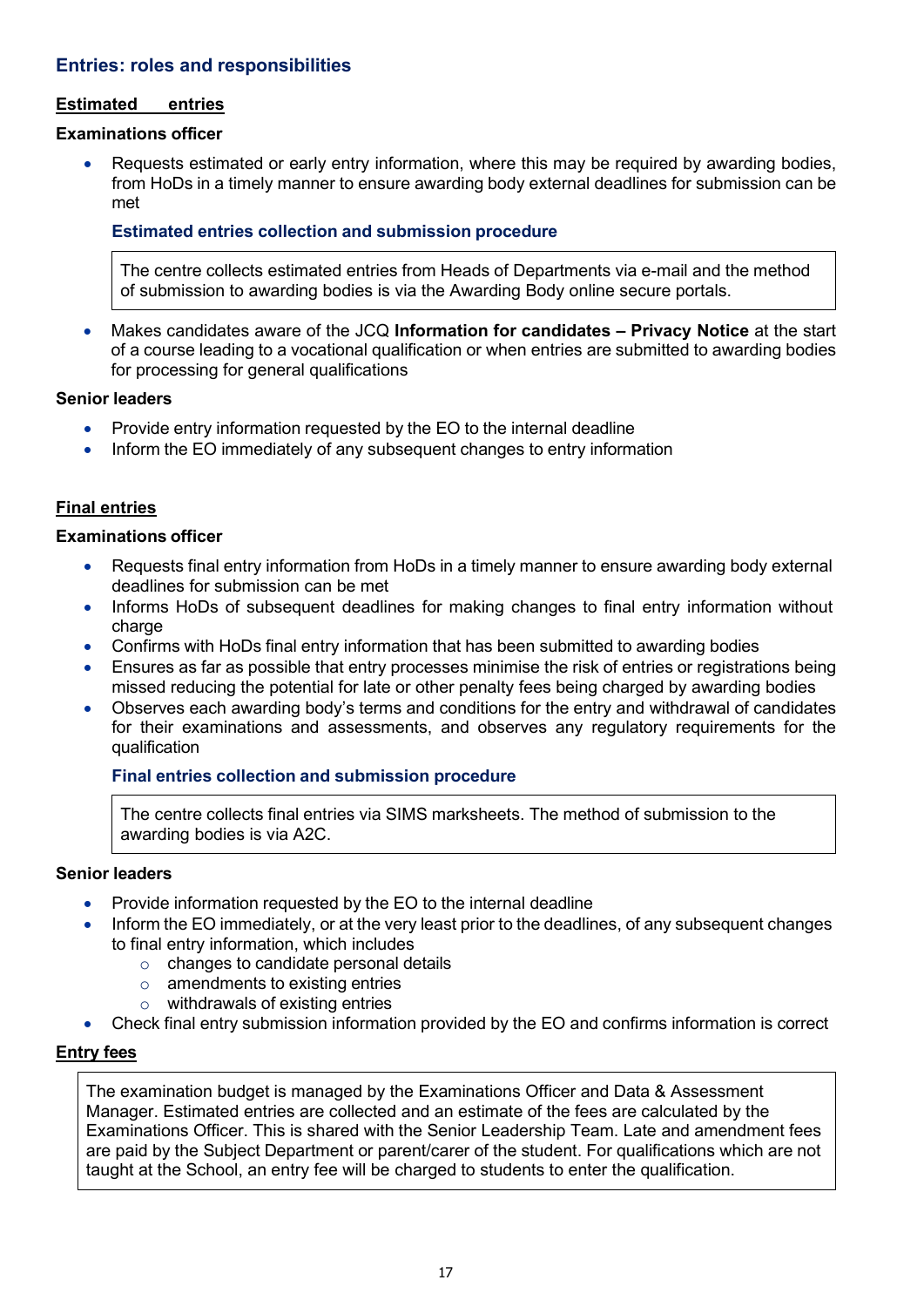## Late entries

#### Examinations officer

- Has clear entry procedures in place to minimise the risk of late entries
- Charges any late or other penalty fees to departmental budgets

#### Senior leaders

- Minimise the risk of late entries by
	- $\circ$  following procedures identified by the EO in relation to making final entries on time
	- $\circ$  meeting internal deadlines identified by the EO for making final entries

## Re-sit entries

Resit fees for GCSE English Language and GCSE Maths (where the school has agreed at the time of admission onto a KS5 course) for KS5 students are paid for by the school. Park High students wishing to re-sit KS5 examinations upon the issue of their A level results at the end of their course, pay for their re-sit entry fees.

## Private candidates

The centre does not accept private candidates.

## Candidate statements of entry

#### Examinations officer

Provides candidates with statements of entry for checking

## Teaching staff

 Ensure candidates check statements of entry and return any relevant confirmation required to the EO

#### **Candidates**

Confirm entry information is correct or notify the EO of any discrepancies

## Pre-examinations: roles and responsibilities

#### Access arrangements and reasonable adjustments

#### ALS lead/SENCo

- Ensures appropriate arrangements, adjustments and adaptations are in place to facilitate access to examinations/assessments for candidates where they are disabled within the meaning of the Equality Act (unless a temporary emergency arrangement is required at the time of an examination)
- Ensures a candidate is involved in any decisions about arrangements, adjustments and /or adaptations that may be put in place for him/her
- Ensures examination information (JCQ information for candidates documents, individual examination timetable etc.) is adapted where this may be required for a disabled candidate to access it
- Allocates appropriately trained centre staff to facilitate access arrangements for candidates in examinations and assessments (ensuring that the facilitator appointed meets JCQ requirements and fully understands the rule of the access arrangement)
- Where relevant, ensures the necessary and appropriate steps are undertaken to gather an appropriate picture of need and demonstrate normal way of working for a private candidate (including distance learners and home educated candidates) and that the candidate is assessed by the centre's appointed assessor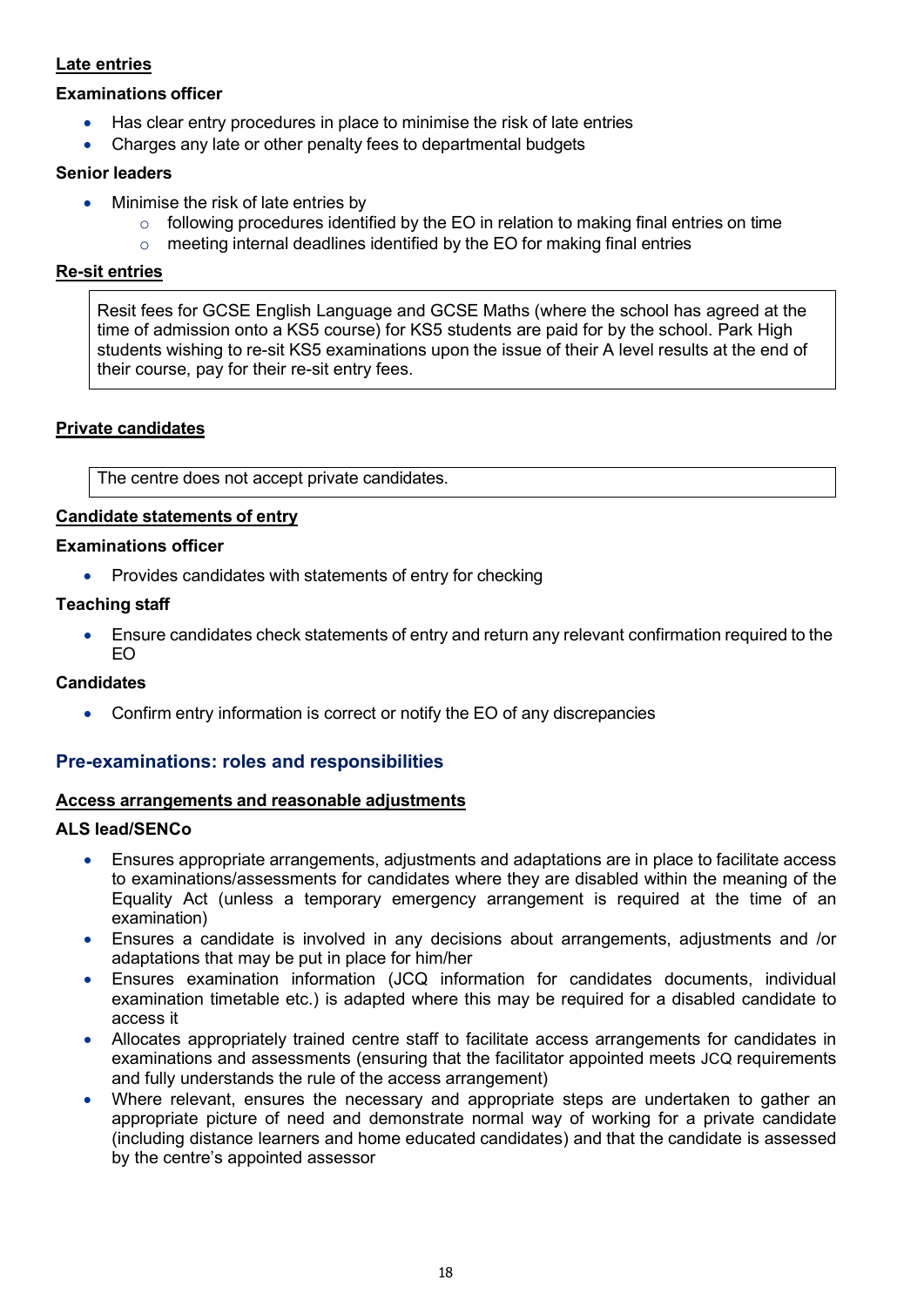#### Briefing candidates

#### Examinations officer

- Issues individual examination timetable information to candidates and informs candidates of any designated contingency day awarding bodies may identify in the event of national or significant local disruption to examinations
- Prior to examinations issues relevant JCQ information for candidates documents
- Where relevant, issues relevant awarding body information to candidates
- Issues centre examination information to candidates including information on:
	- $\circ$  examination timetable clashes
	- $\circ$  arriving late for an examination
	- o absence or illness during examinations
	- $\circ$  what equipment is/is not provided by the centre
	- $\circ$  food and drink in examination rooms
	- o unauthorised items in examination rooms
	- $\circ$  when and how results will be issued and the staff that will be available
	- $\circ$  the post-results services and how the centre deals with requests from candidates
	- o when and how certificates will be issued

#### Access to Scripts, Reviews of Results and Appeals Procedures

A post-results form will be provided to each candidate on results day. Enquiries about results (EARS) may be requested by centre staff or the candidate following the release of results. Members of staff will be available on this day to discuss their results should they wish to.

A request for a re-mark or clerical check requires the written consent of the candidate; a request for a re-moderation of internally assessed work may be submitted without the consent of the group of candidates.

Centre staff may also request scripts for investigation or for teaching purposes. For the latter, the consent of candidates must be obtained.

Re-marks cannot be applied for once an original script has been returned.

The cost of EARs will be paid by the candidate or department. The post-results form will include all the costs.

Processing of requests for Review of Results and Access to Scripts will be the responsibility of the Examinations Officer. For all reviews, the outcome of the letter from the Examination board will be e-mailed to the contact provided to the Examinations Officer on the post-results form.

The Internal Appeals Procedure can be found in the Examinations policy folder located in the Examinations Secure Room.

Refer to GR (sections 5.13, 5.6j) See Appendix A

#### Dispatch of examination scripts

#### Examinations officer

 Identifies and confirms arrangements for the dispatch of candidate examination scripts with the DfE (STA) 'yellow label service' or the awarding body where qualifications sit outside the scope of the service

#### **Estimated grades**

#### Senior leaders

 Ensure teaching staff provide estimated grade information to the EO by the internal deadline (where this still may be required by the awarding body)

#### Examinations officer

 Submits estimated grade information to awarding bodies to meet the external deadline (where this may still be required by the awarding body)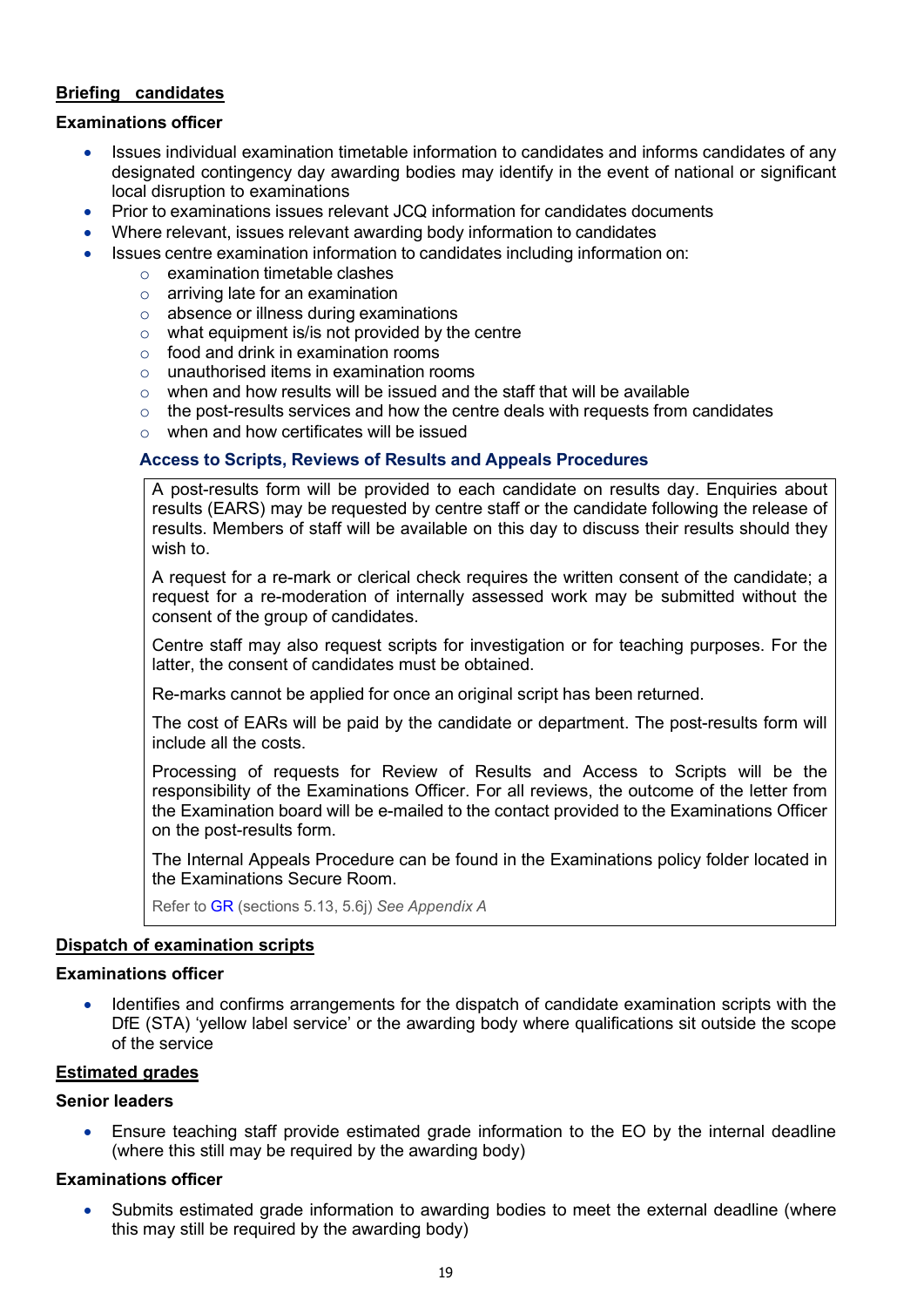Keeps a record to track what has been sent

## Internal assessment and endorsements

## Head of centre

 Ensures procedures are in place for candidates to appeal internal assessment decisions and make requests for reviews of marking

## ALS lead/SENCo

 Liaises with teaching staff to implement appropriate access arrangements for candidates undertaking internal assessments and practical endorsements

## Teaching staff

- Support the ALS lead/SENCo in implementing appropriate access arrangements for candidates undertaking internal assessments and practical endorsements
- Assess and authenticate candidates' work
- Assess endorsed components
- Ensure candidates are informed of centre assessed marks prior to marks being submitted to awarding bodies

## Senior leaders

- Ensure teaching staff assess and authenticate candidates' work to the awarding body requirements
- Ensure teaching staff assess endorsed components according to awarding body requirements
- Ensure teaching staff provide marks for internally assessed components and grades for endorsements of qualifications to the EO to the internal deadline
- Ensure teaching staff provide required samples of work for moderation and sample recordings for monitoring to the EO to the internal deadline

## Examinations officer

- Submits marks, endorsement grades and samples to awarding bodies/moderators/monitors to meet the external deadline
- Keeps a record to track what has been sent
- Logs moderated samples returned to the centre
- Ensures teaching staff are aware of the requirements in terms of retention and subsequent disposal of candidates' work

#### **Candidates**

• Authenticate their work as required by the awarding body

## **Invigilation**

#### Examinations officer

- Provides an annually reviewed/updated invigilator handbook to invigilators, trains new invigilators on appointment and updates experienced invigilators on any regulation changes and any changes to centre-specific processes
- Deploys invigilators effectively to examination rooms throughout an examination series (including the provision of a roving invigilator where a candidate and invigilator (acting as a practical assistant, reader or scribe) are accommodated on a 1:1 basis to enter the room at regular intervals in order to observe the conducting of the examination, ensure all relevant rules are being adhered to and to support the practical assistant/reader and/or scribe in maintaining the integrity of the examination)
- Allocates invigilators to examination rooms (or where supervising candidates due to a timetable clash) according to the required ratios
- Liaises with the ALS lead/SENCo regarding the facilitation and invigilation of access arrangement candidates

## ALS lead/SENCo

Liaises with the EO regarding facilitation and invigilation of access arrangement candidates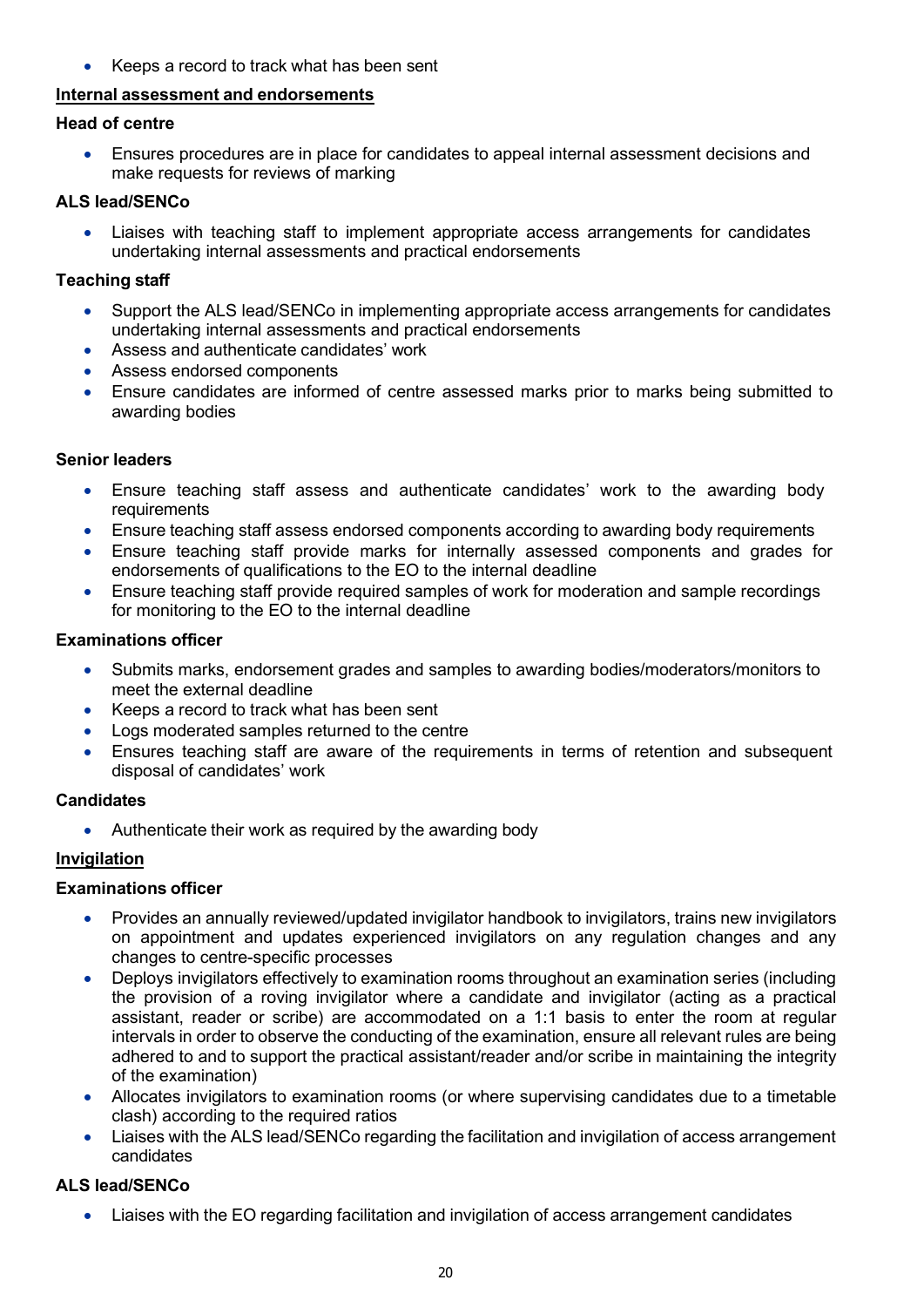## Invigilators

 Provide information as requested on their availability to invigilate throughout an examination series

## JCQ Centre Inspections

## Examinations officer or Senior leader

Will accompany the Inspector throughout a visit

ALS lead/SENCo or relevant Senior leader (in the absence of the ALS lead/SENCo)

- Will meet with the inspector when requested to provide documentary evidence regarding access arrangement candidates and address any questions the inspector may raise
- Ensures that information is readily available for inspection at the venue where the candidate is taking the examination(s)

## Seating and identifying candidates in examination rooms

## Examinations officer

Ensures a procedure is in place to verify the identity of all candidates

## Candidate Identification Procedure

The location of the centre's Candidate Identification Procedure is in the Examinations Policies folder in the Examinations Secure Room.

A Candidate photo card will be created for each candidate (internal/external) and will be placed on each desk prior to the start of the examination. This will determine the identity of each candidate.

Refer to GR (sections 5.6i, 5.9d) see Appendix A and ICE (section 16) see Appendix B

- Ensures invigilators are aware of the procedure
- Provides seating plans for examination rooms according to JCQ and awarding body requirements (and ensures candidates with access arrangements are identified on the seating plan and invigilators are informed of those candidates with access arrangements and made aware of the access arrangement(s) awarded)

#### Invigilators

- Follow the procedure for verifying candidate identity provided by the EO
- Seat candidates in examination rooms as instructed by the EO/on the seating plan

## Security of examination materials

#### Examinations officer

- Confirms appropriate arrangements are in place to ensure that confidential materials are only handed over to those authorised by the head of centre
- Ensures access to the secure room is restricted and staff named and approved by the head of centre are accompanied by a keyholder at all times. There must be between two and six keyholders only, each of whom must fully understand their responsibilities as a key holder to the secure storage facility
- Has a process in place to demonstrate the receipt, secure movement and secure storage of confidential examination materials within the centre
- Ensures a log is kept at the initial point of delivery recording confidential materials received and signed for by authorised staff within the centre and that appropriate arrangements are in place for confidential materials to be immediately transferred to the secure storage facility until they can be removed from the dispatch packaging and checked in the secure room before being returned to the secure storage facility in timetable order
- Ensures the secure storage facility contains only current and live confidential material (ensuring that past examination question papers, internal tests and mock examinations are not kept in the centre's secure storage facility)
- Ensures that examination stationery, e.g. answer booklets and formula booklets are stored in the secure room (attempting to store this material in the secure storage facility, when sufficient space allows)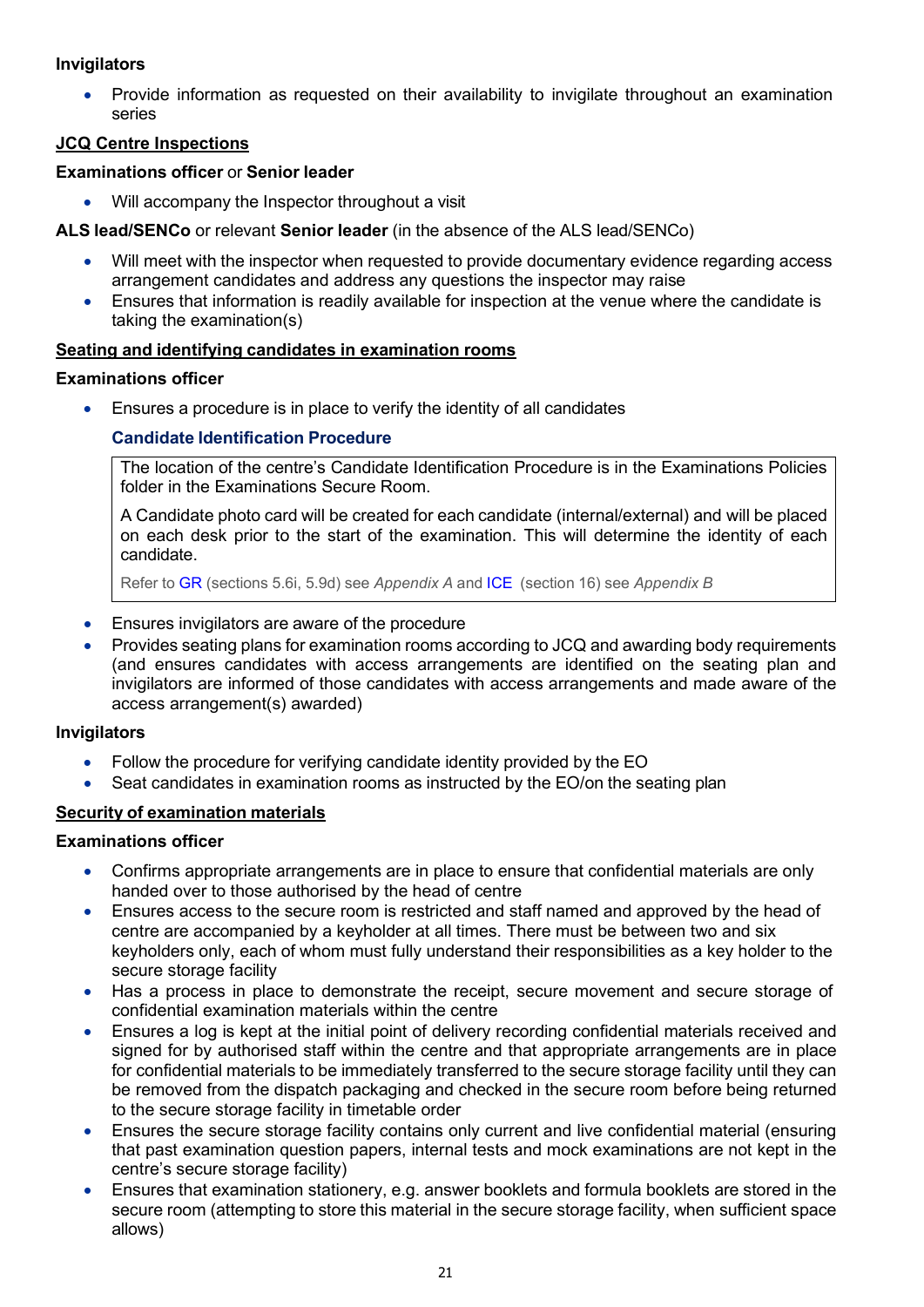Ensures the integrity and security of any electronic question paper is maintained during the downloading, printing and collating process (ensuring printing is carried out in an area that can be controlled to prevent unauthorised personnel accessing live assessment materials and ensuring only authorised members of centre staff have access to electronic question papers)

#### Reception staff

 Follow the process to log confidential materials delivered to/received by the centre to the point materials are issued to authorised staff for transferal to the secure storage facility

## Teaching staff

 Adhere to the process to record the secure movement of confidential materials taken from or returned to secure storage throughout the time the material is confidential

## Timetabling and rooming

#### Examinations officer

- Produces a master centre examination timetable for each examination series
- Identifies and resolves candidate examination timetable clashes according to the regulations (only applying overnight supervision arrangements as a last resort, once all other options have been exhausted and according to the centre's policy)

## Overnight Supervision Arrangements Policy

The location of the centre's Overnight Supervision Arrangements Policy is in the examinations Policies folder in the Examinations Secure Room.

Refer to ICE (section 8) See Appendix B

- Identifies examination rooms and specialist equipment requirements
- Allocates invigilators to examination rooms (or where supervising candidates due to an examination timetable clash) according to required ratios
- Liaises with site staff to ensure examination rooms are set up according to JCQ and awarding body requirements
- Liaises with the ALS lead/SENCo regarding rooming of access arrangement candidates

#### ALS lead/SENCo

- Liaises with the EO regarding rooming of access arrangement candidates
- Liaises with other relevant centre staff to ensure appropriate arrangements, adjustments and adaptations are in place to facilitate access for disabled candidates to examinations

#### Site staff

 Liaise with the EO to ensure examination rooms are set up according to JCQ and awarding body requirements

#### Alternative site arrangements

#### Examinations officer

- (Where/if applicable to the centre) Ensures question papers will only be taken to an alternative site where the published criteria for an alternative site arrangement has been met
- Will inform the JCQ Centre Inspection Service to timescale by submitting a JCQ Alternative Site arrangement notification using CAP (or through the awarding body where a qualification may sit outside the scope of CAP) of any alternative sites that will be used to conduct timetabled examination components of the qualifications listed in the JCQ regulations

## Centre consortium arrangements

#### Examinations officer

 (Where/if applicable to the centre) Processes applications for Centre Consortium arrangements using CAP to the awarding body deadline (or through the awarding body where a qualification may sit outside the scope of CAP)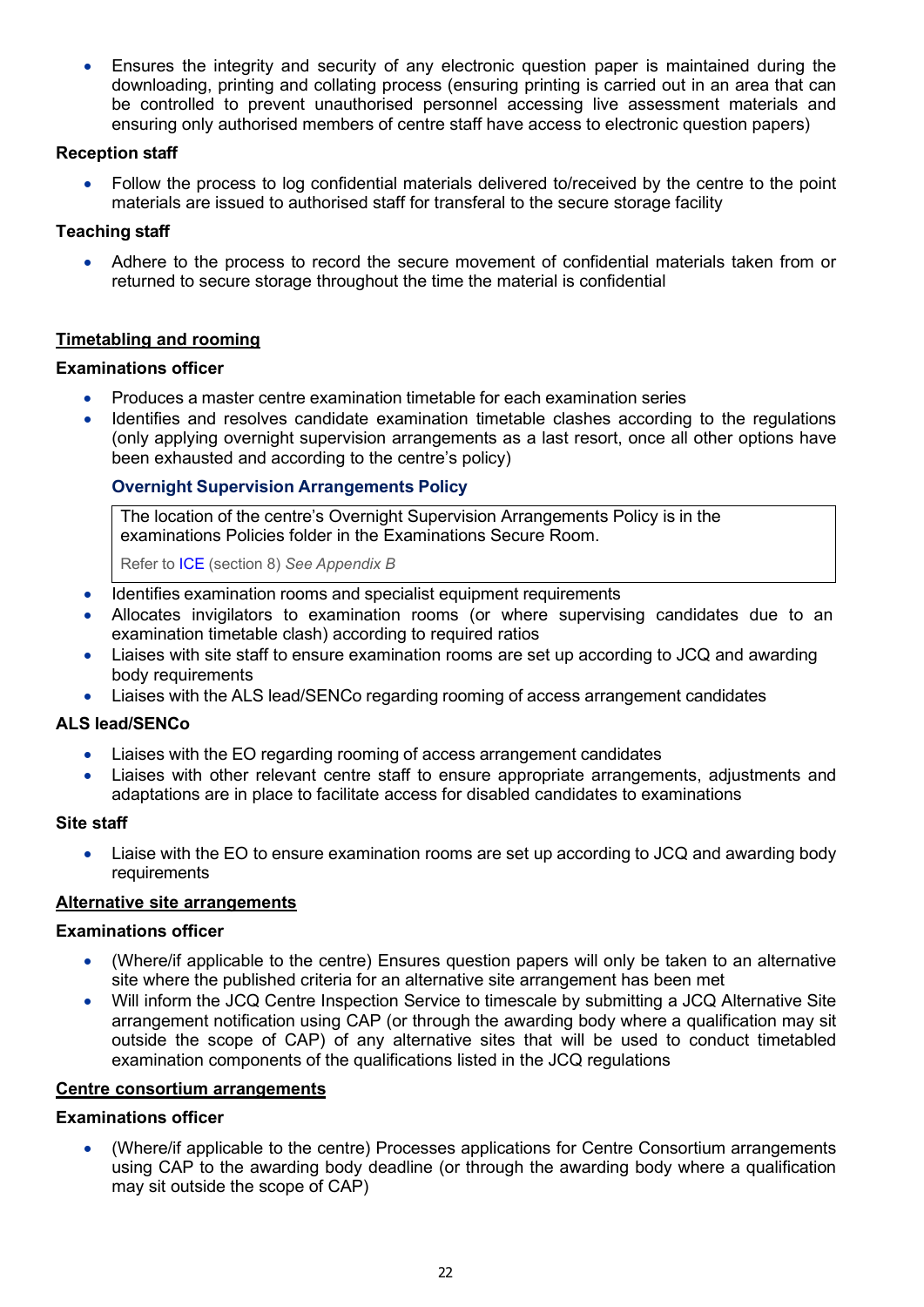(Where/if applicable to the centre) Inform the EO of any joint teaching arrangements in place and where the centre is acting as the consortium co-ordinator

#### Transferred candidate arrangements

#### Examinations officer

- (Where/if applicable to the centre) Liaises with the host or entering centre, as required
- Processes requests for Transferred Candidate arrangements using CAP to the awarding body deadline (or through the awarding body where a qualification may sit outside the scope of CAP)
- Where relevant (for an internal candidate) informs the candidate of the arrangements that have been made for their transferred candidate arrangement

## Internal examinations

#### Examinations officer

- Prepares for the conduct of internal examinations under external conditions (where applicable to the centre)
- Provides a centre examination timetable of subjects and rooms
- Provides seating plans for examination rooms
- Requests internal examination papers from teaching staff
- Arranges invigilation (where applicable to the centre)

## ALS lead/SENCo

Liaises with teaching staff to make appropriate arrangements for access arrangement candidates

## Teaching staff

- Provide examination papers and materials to the EO
- Support the ALS lead/SENCo in making appropriate arrangements for access arrangement candidates

#### Examination time: roles and responsibilities

#### Access arrangements

#### Examinations officer

- Provides cover sheets for access arrangement candidates' scripts where required for particular arrangements
- Has a process in place to deal with emergency/temporary access arrangements as they arise at the time of examinations
	- $\circ$  applies for approval through AAO where required or through the awarding body where qualifications sit outside the scope of AAO

#### Candidate absence

## Candidate Absence Policy

The location of the centre's Candidate Absence Policy is in the Examinations Policies folder in the Examinations Secure Room.

An absent candidate log must be completed for each examination room by the invigilator for all absentees. The Examinations Officer will liaise with the Pastoral Support Team who will contact the parent/carer at the start of each examination to locate the candidate's whereabouts.

Candidates that are consistently absent for their examinations will be addressed by the Head of year and the Pastoral Support Officer. Refer to ICE (section 22) See Appendix B

#### **Invigilators**

Are informed of the policy/process for dealing with absent candidates through training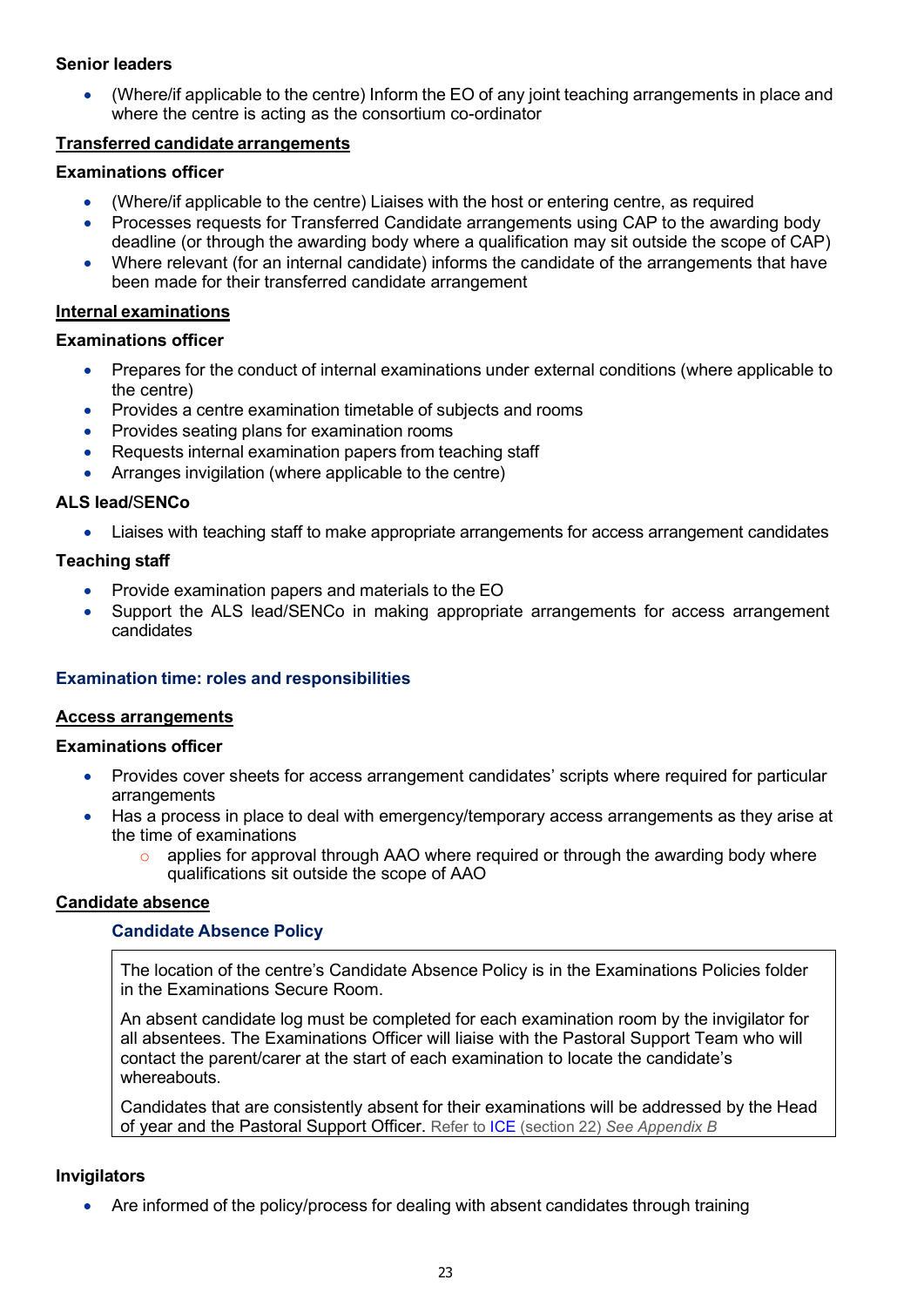Ensure that confirmed absent candidates are clearly marked as such on the attendance register and seating plan

## **Candidates**

Are re-charged relevant entry fees for unauthorised absence from examinations

#### Candidate behaviour

See Irregularities below.

#### Candidate belongings

See Unauthorised items below.

#### Candidate late arrival

#### Examinations officer

- Ensures that candidates who arrive very late for an examination are reported to the awarding body by submitting a report on candidate admitted very late to examination room using CAP to timescale
- Warns candidates that their script may not be accepted by the awarding body

#### Invigilators

- Are informed of the policy/process for dealing with late/very late arrival candidates through training
- Ensure that relevant information is recorded on the examination room incident log

## Candidate Late Arrival Policy

The location of the centre's Candidate Late Arrival Policy is in the Examination Policies folder in the Examinations Secure Room.

A late candidate log must be filled out in each examination room by the invigilator for all candidates that are late or very late. Candidates that are late will be permitted to sit their examination and will be allowed the full time for their examination. Pastoral Support or the Examinations Officer will accompany them to the examination room.

Candidates that are consistently late for their examinations will be picked up by the Head of Year and Pastoral Support.

For the candidates that are very late, the Examinations Officer will contact the Awarding Body.

Refer to ICE (section 21) See Appendix B

#### Conducting examinations

#### Head of centre

 Ensures venues used for conducting examinations meet the requirements of JCQ and awarding bodies

#### Examinations officer

- Ensures examinations are conducted according to JCQ and awarding body instructions
- Uses an examination day checklist to ensure each examination session is fully prepared for, unplanned events can be dealt with, and associated follow-up is completed

#### Dispatch of examination scripts

#### Examinations officer

- Dispatches scripts as instructed by JCQ and awarding bodies
- Keeps appropriate records to track dispatch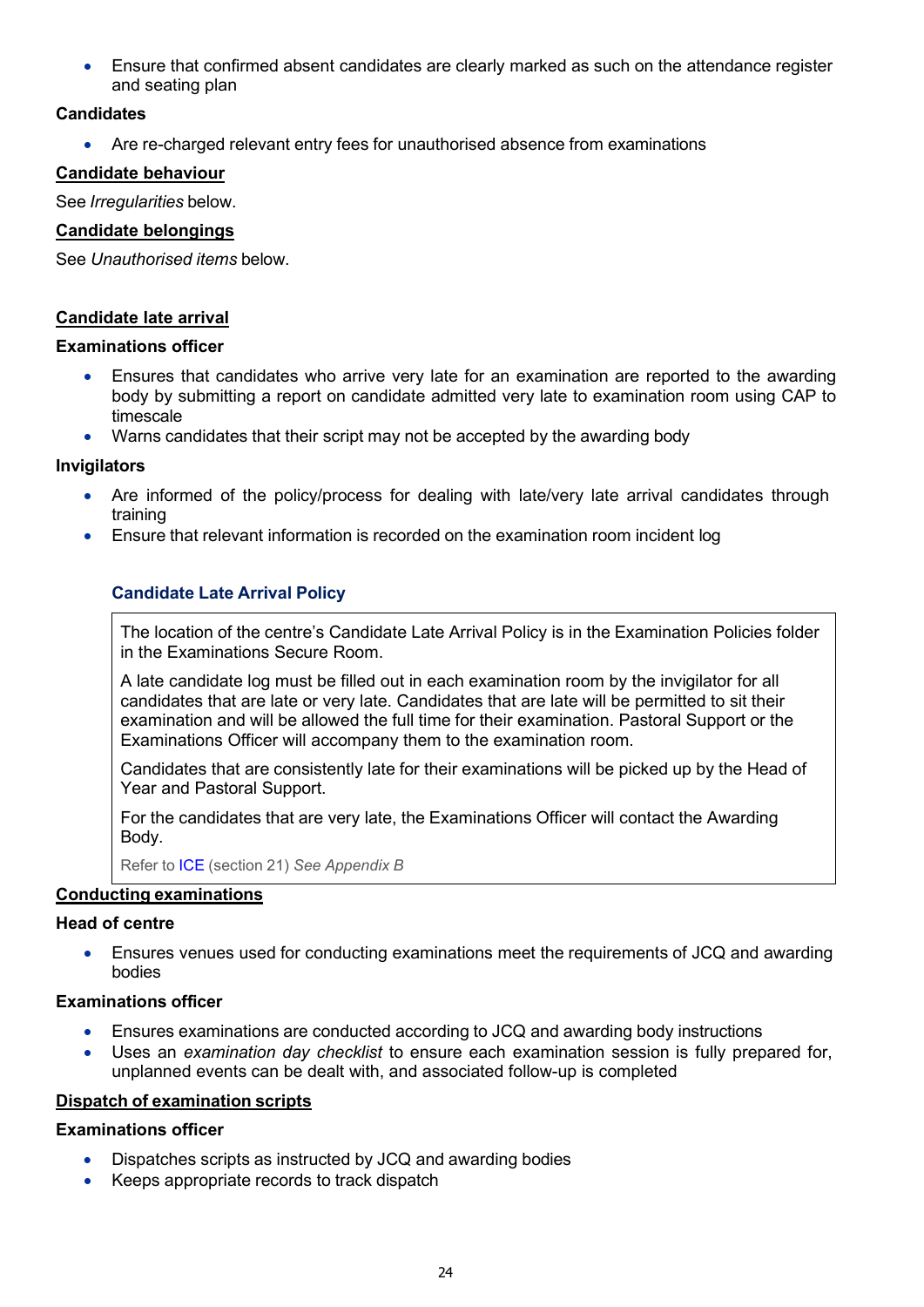## Examination papers and materials

#### Examinations officer

- Organises examination question papers and associated confidential resources in date order in the secure storage facility
- Attaches erratum notices received to relevant sealed question paper packets
- Collates attendance registers and examiner details in date order
- Regularly checks mail or email inbox for updates from awarding bodies
- In order to avoid potential breaches of security, ensures care is taken to ensure the correct question paper packets are opened by ensuring a member of centre staff, additional to the person removing the papers from secure storage, e.g., an invigilator, checks the day, date, time, subject, unit/component and tier of entry, if appropriate, immediately before a question paper packet is opened
- **Ensures this additional/second check is recorded**
- Where allowed by the awarding body, only releases examination papers and materials to teaching departments for teaching and learning purposes after the published finishing time of the examination, or until any timetable clash candidates have completed the examination

## Examination rooms

## Head of centre

- Ensures that internal tests, mock examinations, revision or coaching sessions are not conducted in a room 'designated' as an examination room
- Ensures that when a room is 'designated' as an examination room it is not used for any purpose other than conducting external examinations
- Ensures only approved centre staff (who have not taught the subject being examined) are present in examination rooms to perform permitted tasks
- Ensures the centre's policy relating to food and drink that may be allowed in examination rooms is clearly communicated to candidates
- Ensures the centre's policy on candidates leaving the examination room temporarily is clearly communicated to candidates

## Food and Drink Policy (Examinations)

The location of the centre's Food and Drink Policy (Examinations) is in the Examinations Policies folder in the Examinations Secure Room.

At Park High School food is not permitted in the examination room.

Candidates are only allowed water which must be in a clear transparent bottle and free from labels.

Refer to ICE (section 18) See Appendix B

#### Leaving the Examination Room Policy

The location of the centre's Leaving the Examination Room Policy is in the Examinations Policies folder in the Examinations Secure Room.

Refer to ICE (section 23) See Appendix B

#### Examinations officer

- Ensures examination rooms are set up and conducted as required in the regulations
- Provides invigilators with appropriate resources to effectively conduct examinations
- Briefs invigilators on examinations to be conducted on a session-by-session basis (including the arrangements in place for any transferred candidates and access arrangement candidates)
- Ensures sole invigilators have an appropriate means of summoning assistance (if this is a mobile phone, instructs the invigilator that this must be on silent mode)
- Ensures invigilators understand they must be vigilant and remain aware of incidents or emerging situations, looking out for malpractice or candidates who may be in distress, recording any incidents or issues on the examination room incident log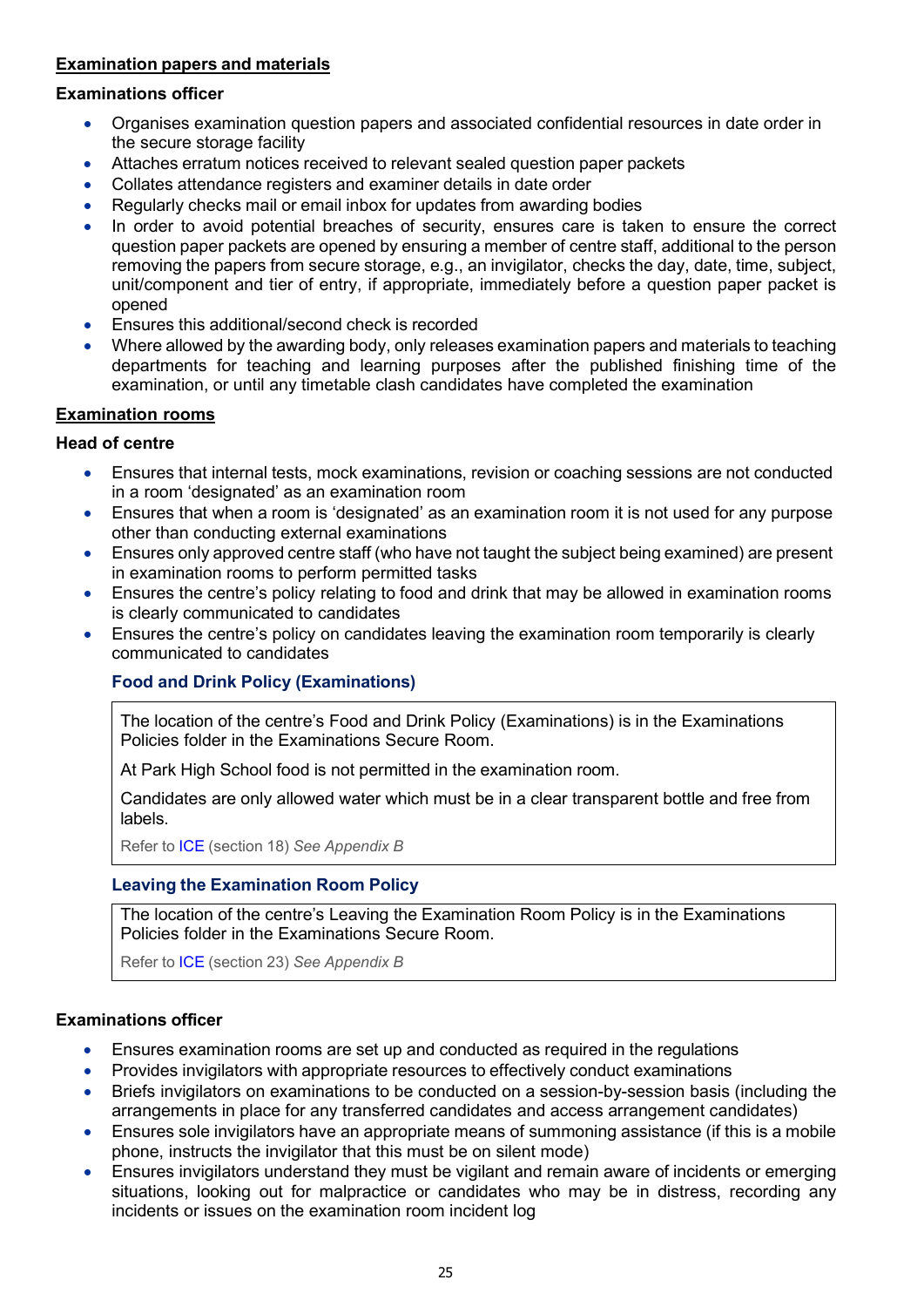- Ensures invigilators understand how to deal with candidates who may need to leave the examination room temporarily and how this should be recorded on the examination room incident log
- Provides authorised examination materials which candidates are not expected to provide themselves
- Ensures invigilators and candidates are aware of the emergency evacuation procedure
- Ensures invigilators are aware of arrangements in place for a candidate with a disability who may need assistance if an examination room is evacuated

- Ensure a documented emergency evacuation procedure for examination rooms is in place
- Ensure arrangements are in place for a candidate with a disability who may need assistance if an examination room is evacuated

#### Emergency Evacuation Policy (Examinations)

The location of the centre's Emergency Evacuation Policy (Examinations) is in the Examinations Policies folder in the Examinations Secure Room.

Refer to ICE (section 25) See Appendix B

#### Site staff

- Ensure examination rooms are available and set up as requested by the EO
- Ensure grounds or centre maintenance work does not disturb examination candidates in examination rooms
- Ensure fire alarm testing does not take place during examination sessions

#### Invigilators

 Conduct examinations in every examination room according to JCQ Instructions for conducting examinations and/or awarding body requirements and as instructed by the centre in training/update and briefing sessions

#### **Candidates**

- Are required to follow the instructions given to them in examination rooms by authorised centre staff and invigilators
- Are required to remain in the examination room for the full duration of the examination

#### Irregularities

#### Head of centre

 Ensures (as required by an awarding body) any cases of alleged, suspected or actual incidents of malpractice or maladministration before, during or after examinations/assessments (by centre staff, candidates, invigilators) are investigated and reported to the awarding body immediately, by completing the appropriate documentation

#### Managing Behaviour Policy (Examinations)

The location of the Managing Behaviour Policy (Examinations) is in the Examinations Policies folder in the Examinations Secure Room.

Refer for prompt to ICE (section 24) See Appendix B

#### Malpractice Policy (Examinations)

The location of the centre's Malpractice Policy (Examinations) is in the Examinations Policies folder in the Examinations Secure Room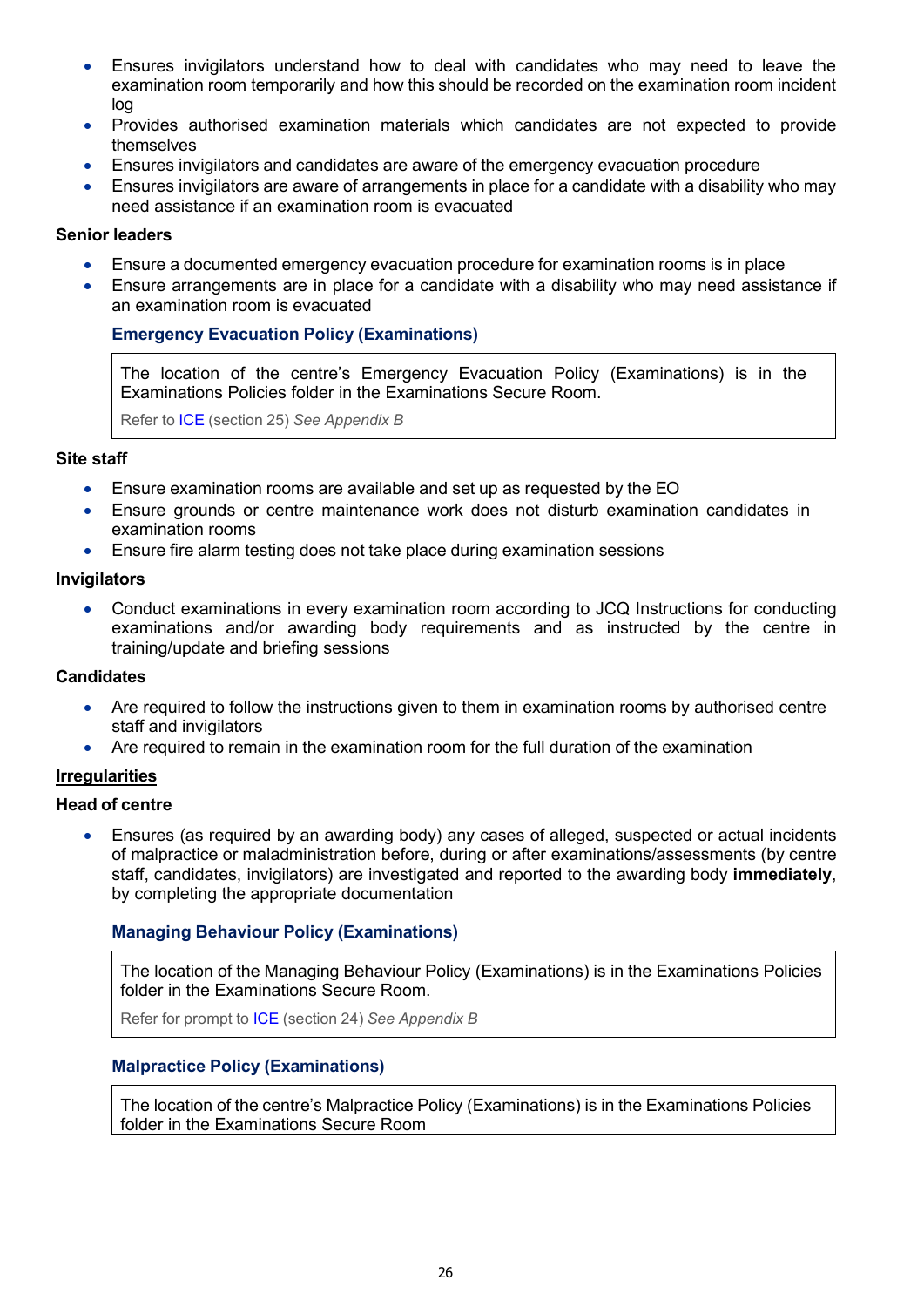- Ensure support is provided for the EO and invigilators when dealing with disruptive candidates in examination rooms
- Ensure that internal disciplinary procedures relating to candidate behaviour are instigated, when appropriate

#### Examinations officer

- Provides an examination room incident log in all examination rooms for recording any incidents or irregularities
- Actions any required follow-up and reports to awarding bodies as soon as practically possible after the examination has taken place

#### Invigilators

 Record any incidents or irregularities on the examination room incident log (for example, late/very late arrival, candidate or centre staff suspected malpractice, candidate illness or needing to leave the examination room temporarily, disruption or disturbance in the examination room, emergency evacuation)

#### **Malpractice**

See Irregularities above.

#### Special consideration

#### Senior leaders

Provide signed evidence to support eligible applications for special consideration

#### Examinations officer

- Processes eligible applications for special consideration to awarding bodies
- Gathers evidence which may need to be provided by other staff in centre or candidates
- Submits requests to awarding bodies to the external deadline

#### Special Consideration Policy

The location of the centre's Special Consideration Policy is in the Examinations Policies folder in the Examinations Secure Room.

#### **Candidates**

Provide appropriate evidence to support special consideration applications, where required

#### Unauthorised items

#### Arrangements for unauthorised items taken into the examination room

The location of the centre's Unauthorised Items Policy is in the Examinations Policies folder in the Examinations Secure Room.

Refer for prompt to ICE (section 18) See Appendix B

#### Invigilators

Are informed of the arrangements through training

#### Internal examinations

#### Examinations officer

- Briefs invigilators on conducting internal examinations
- Returns candidate scripts to teaching staff for marking

#### **Invigilators**

Conduct internal examinations as briefed by the EO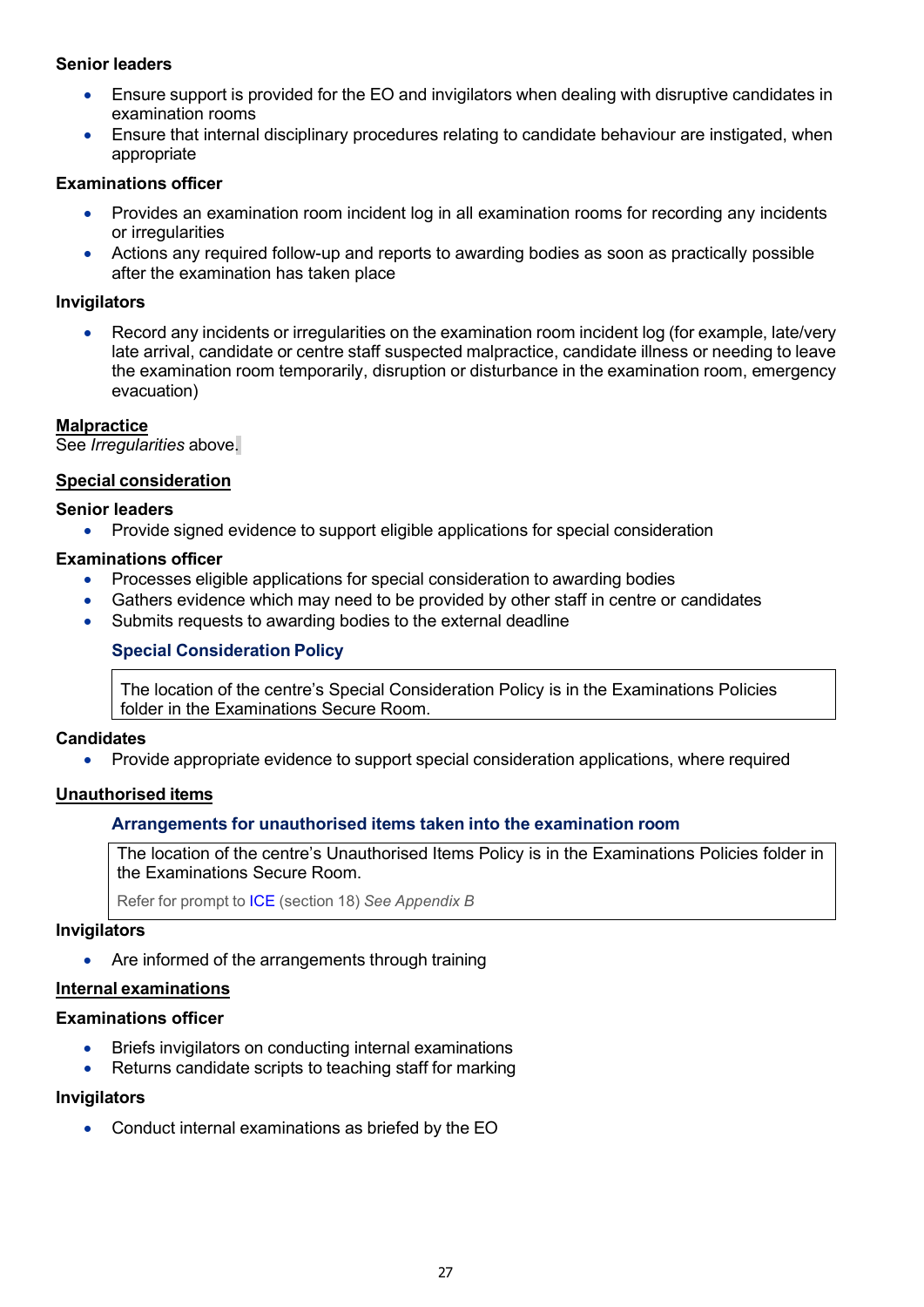## Results and post-results: roles and responsibilities

#### Internal assessment

#### Senior leaders

- Ensures teaching staff keep candidates' work, whether part of the moderation sample or not, secure and for the required period stated by JCQ and awarding bodies
- Ensures work is returned to candidates or disposed of according to the requirements

## Managing results day(s)

#### Senior leaders

- **IDENT** Identify centre staff who will be involved in the main summer results day(s) and their role
- Ensures senior members of staff are accessible to candidates after the publication of results so that results may be discussed, and decisions made on the submission of any requests for postresults services and ensures candidates are informed of the periods during which centre staff will be available so that they may plan accordingly

#### Examinations officer

Works with senior leaders to ensure procedures for managing the main summer results day(s) (a results day programme) are in place

#### Results day programme

Candidates will receive individual result slips on Results days either:

- In person at the centre or
- Via email to their school email account if they are able to provide the Examinations Officer with proof that they will be out of the country on the day results are issued.

The results slips will be in the form of a centre produced document.

Arrangements for the centre to be open on results day are made by the Senior Leadership Team.

#### Site staff

 Ensure the centre is open and accessible to centre staff and candidates, as required for the collection of results

#### Accessing results

#### Head of centre

- Ensures results are kept entirely confidential and restricted to key members of staff until the official dates and times of release of results to candidates
- Understands that it is not permitted to withhold provisional results from candidates under any circumstances

## Examinations officer

- Informs candidates in advance of when and how results will be released to them for each examination series
- Accesses results from awarding bodies under restricted release of results, where this is provided by the awarding body
- Resolves any missing or incomplete results with awarding bodies
- Issues statements of results to candidates on issue of results date
- Provides summaries of results for relevant centre staff on issue of results date

#### Post-results services

## Head of centre

- Ensures an internal appeals procedure is available where candidates disagree with any centre decision not to support a clerical re-check, a review of marking, a review of moderation or an appeal
- Ensures that senior members of centre staff are available immediately after the publication of results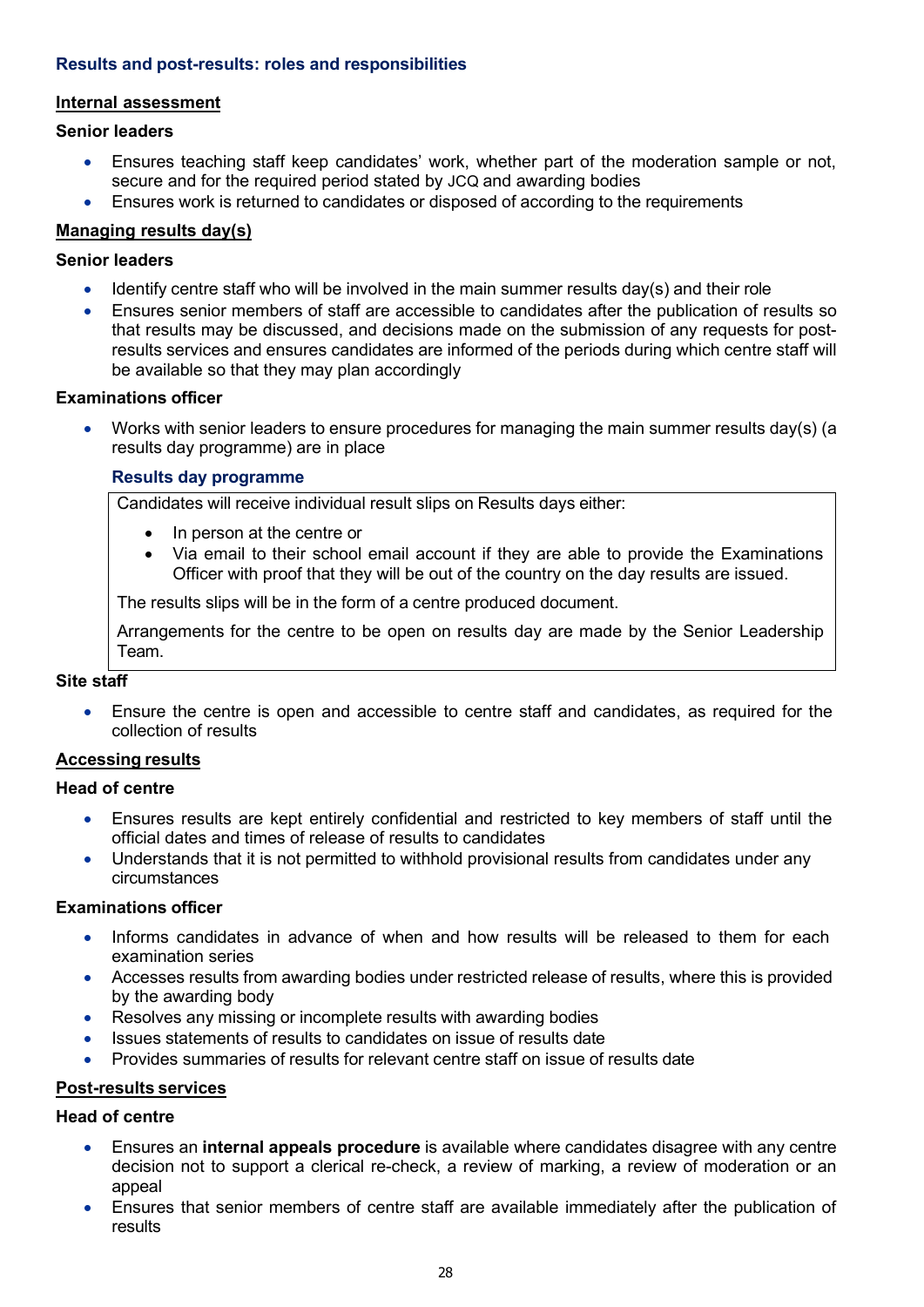Understands that if the centre has concerns about one of its components/subject cohorts, then requests for reviews of marking should be submitted for all candidates believed to be affected (candidate consent is required as marks and subject grades may be lowered, confirmed or raised)

#### Examinations officer

- Provides information to all candidates and staff on the services provided by awarding bodies and the fees charged (see also above Briefing candidates and Access to Scripts, Reviews of Results and Appeals Procedures)
- Publishes internal deadlines for requesting the services to ensure the external deadlines can be effectively met
- Provides a process to record requests for services and to collect candidate informed consent (after the publication of results) and fees where relevant
- Submits requests to awarding bodies to meet the external deadline for the particular service
- Tracks requests to conclusion and informs candidates and relevant centre staff of outcomes
- Updates centre results information, where applicable

#### Teaching staff

- Meet internal deadlines to request the services and gain relevant candidate informed consent
- Identify the budget to which fees should be charged

#### **Candidates**

- Meet internal deadlines to request the services
- Provide informed consent and fees, where relevant

#### Analysis of results

#### Data and Assessment Manager

- Provides analysis of results to appropriate centre staff
- Provides results information to external organisations where required
- Undertakes the secondary school and college (key stage 4/16-18) performance tables June and September checking exercise (where applicable)

#### **Certificates**

Certificates are provided to centres by awarding bodies after results have been confirmed.

## Certificate Issue Procedure and Retention Policy

Candidates will receive their certificates in person at the centre.

Certificates can be collected on behalf of a candidate, by third parties, provided they have written authority from the candidate to do so. The third party should bring suitable identification with them that confirms who they are.

A new certificate will not be issued by an awarding organisation. A transcript of results may be issued if a candidate agrees to pay the costs incurred.

The centre will retain unclaimed and uncollected certificates for 5 years and they will be available to collect from reception. The remaining certificates will be archived, and 4 weeks' notice will need to be provided to obtain these.

## **Candidates**

 May arrange for certificates to be collected on their behalf by providing the EO with written or email permission/authorisation; authorised persons must provide ID evidence on collection of certificates

#### Examinations review: roles and responsibilities

#### Examinations officer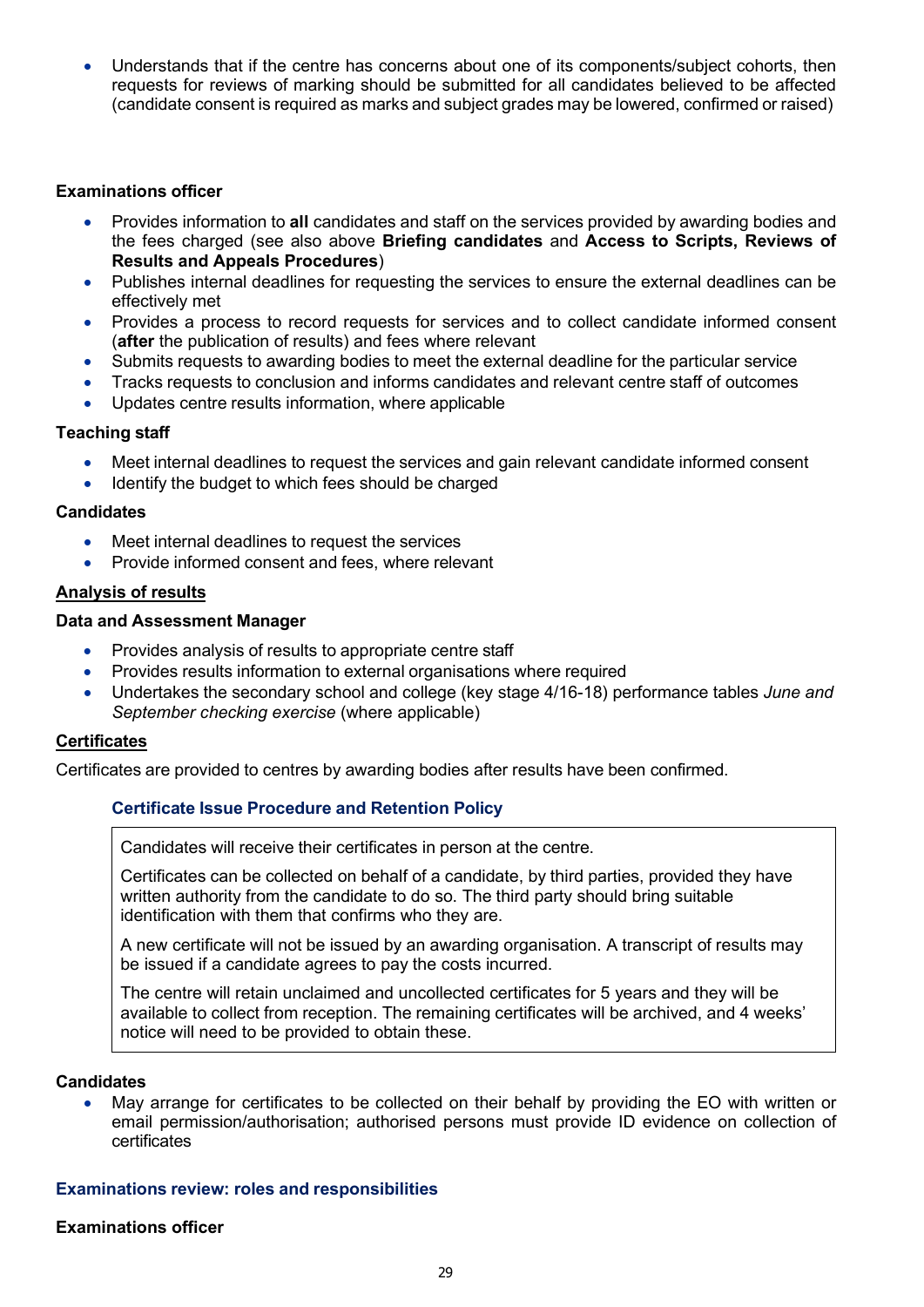- Provides SLT with an overview of the examination year, highlighting what went well and what could be developed/improved in terms of examinations management and administrative processes within the stages of the examination cycle
- Collects and evaluates feedback from staff, candidates and invigilators to inform an examinations review

Work with the EO to produce a plan to action any required improvements identified in the review

#### Retention of records: roles and responsibilities

#### Examinations officer

- Keeps records as required by JCQ and awarding bodies for the required period
- Keeps records as required by the centre's records management policy
- Provides an examinations archiving policy that identifies information held, retention period and method of disposal

#### Examinations Archiving Policy

The location of the Examinations Archiving Policy is in the Examinations Policies folder in the Examinations Secure Room.